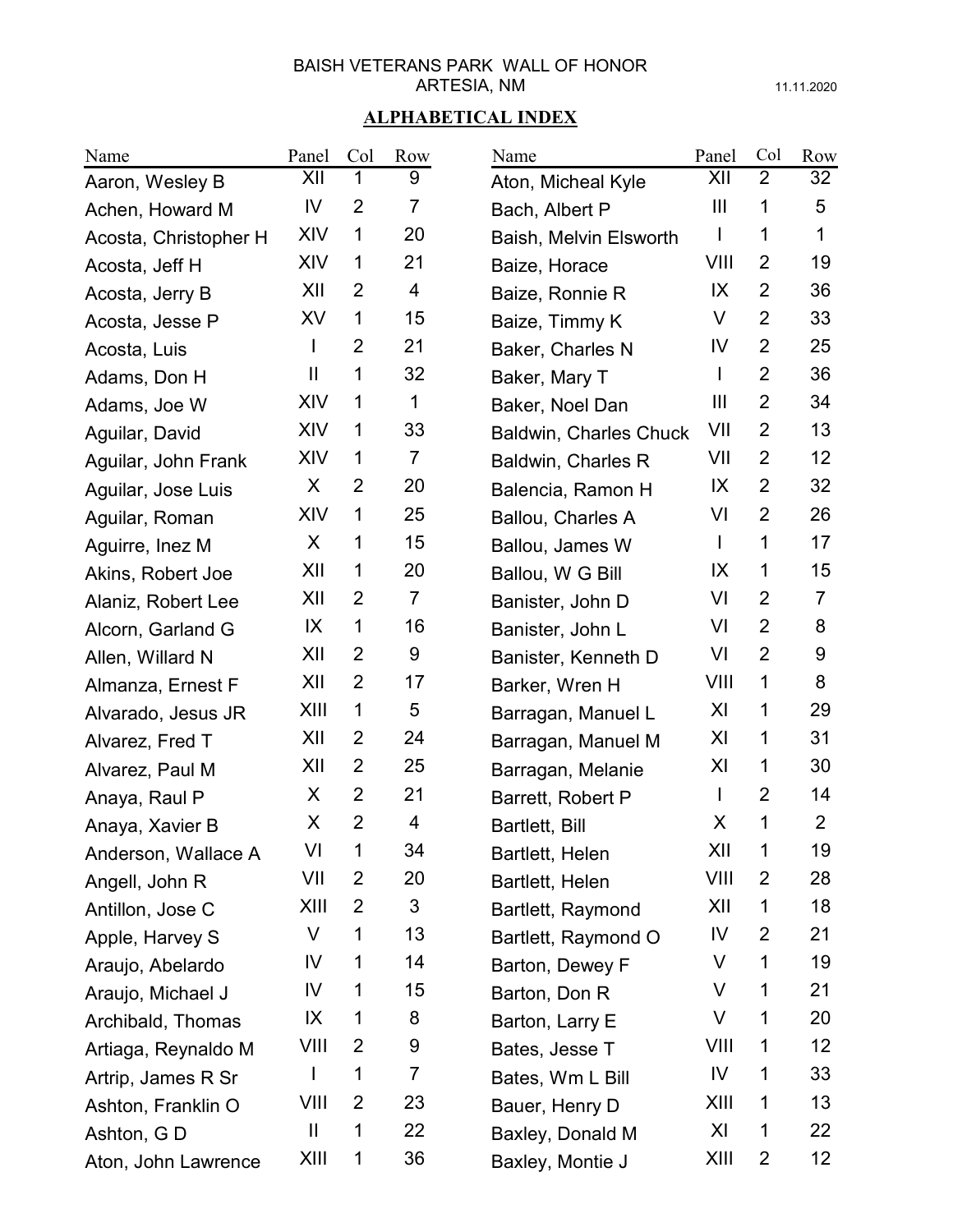11.11.2020

| Name                    | Panel                                             | Col            | Row            | Name                         | Panel          | Col            | Row            |
|-------------------------|---------------------------------------------------|----------------|----------------|------------------------------|----------------|----------------|----------------|
| Bazel, True D           | VIII                                              | $\overline{2}$ | 21             | Bratcher, Dale R             | XIII           | $\overline{2}$ | 26             |
| Beardemphl, James K     | XII                                               | 1              | 11             | Bratcher, Glenn D            | XIV            | 2              | 5              |
| Bejarano, Amy           | XI                                                | 2              | 21             | Bratcher, Homer U            | XIV            | $\overline{2}$ | 3              |
| Bejarano, Gabino G Jr   | VII                                               | 1              | 25             | Bratcher, Jeff D             | XIV            | $\overline{2}$ | 1              |
| Bejarano, Gabino Z Sr   | VII                                               | 1              | 24             | Bratcher, Michael Lee        | XIV            | $\overline{2}$ | 6              |
| Bejarano, James         | XIII                                              | 1              | 12             | Bratcher, Ralph E            | XIV            | $\overline{2}$ | $\overline{2}$ |
| Bejarano, Juan          | VII                                               | 1              | 23             | Bratcher, Robert L           | XIII           | 1              | 26             |
| Belanus, Garret M       | IV                                                | $\overline{2}$ | 6              | Brewer, Don                  | XIV            | $\overline{2}$ | 23             |
| Bergstrom, George N     | L                                                 | $\overline{2}$ | 18             | Brewer, J Thomas             | XIII           | 1              | 32             |
| Billips, Eugene         | IX                                                | $\overline{2}$ | 5              | Brewer, Thomas P             | XIII           | 1              | 31             |
| Birch, Hugh I           | XVI                                               | 1              | 30             | Briggs, Jesse J              | XI             | 2              | 27             |
| <b>Bisbee, Lawrence</b> | $\mathbf{III}$                                    | 2              | 26             | Briscoe, Edgar C Tom         | XIII           | 1              | 15             |
| Bishop, Bobby C         | VI                                                | 2              | 14             | Briscoe, Edgar C Tom         | IV             | 1              | 19             |
| Blake, Vernon M         | $\mathbf{I}$                                      | 1              | 28             | Briscoe, J L                 | IV             | 2              | 33             |
| Blevins, Bobby C        | IV                                                | 2              | 13             | Briscoe, James G             | $\mathbf{  }$  | 1              | 23             |
| Bly, Jim                | VIII                                              | 2              | 33             | Briseno, Florencio           | $\mathbf{III}$ | 1              | 26             |
| Boans, Jerry L          | XII                                               | $\overline{2}$ | 26             | Briseno, Prudencio           | $\mathbf{III}$ | 1              | 27             |
| Bolen, Roy              | X                                                 | $\overline{2}$ | 33             | Briseno, Robert N            | XV             | $\overline{2}$ | 20             |
| Boling, Bill            | VII                                               | $\overline{2}$ | 6              | Brizeno, Frank C Booger      | XV             | $\overline{2}$ | 25             |
| Boling, Bob             | VII                                               | 1              | 28             | Brock, William S             | IX             | 1              | 20             |
| Boling, Robert E        | $\mathbf{I}$                                      | 1              | 4              | Brown, James                 | XIII           | 2              | 15             |
| Bolton, Curtis D        | VII                                               | 1              | 17             | Brown, James H Buster        | XIV            | $\overline{2}$ | 29             |
| Bonds, Milton C         | VII                                               | 2              | 9              | Brown, Jerry D               | VIII           | 2              | 10             |
| Borland, Craig E        | IX                                                | 1              | 3              | Brown, Otice E               | XIV            | 1              | 29             |
| Borland, Leland H       | IX                                                | 1              | 1              | Brown, William Arthur        | IV             | 1              | 9              |
| Borland, Stephen E      | IX                                                | 1              | $\overline{2}$ | Brown, William M Bill        | XIV            | 2              | 13             |
| Bosley, Herbert J       | $\mathbf{\mathbf{\mathsf{I}}}\mathbf{\mathsf{I}}$ | 1              | 15             | Buck, Johnny J               | IV             | $\overline{2}$ | 5              |
| Boyce, Phillip Bill     | IV                                                | 2              | 18             | Buckner, Calvin C            | VII            | 1              | 9              |
| Boyd Jr, Thomas M       | XIV                                               | 2              | 17             | <b>Buckner, Hollis Bruce</b> | $\mathbf{I}$   | 2              | $\overline{2}$ |
| Boykin, Ivis S          | VIII                                              | 1              | 32             | Bulkeley, Owen R             | VI             | 1              | 25             |
| Boyse, George L         | VI                                                | 1              | 9              | Bullen, Glenn R              | XIII           | 2              | 21             |
| Boyse, James B          | IX                                                | 2              | 12             | <b>Bullock, Charles K</b>    | VII            | $\overline{2}$ | $\overline{2}$ |
| Brainard, Fred F        | VII                                               | 2              | 4              | Bullock, Jimmy L             | X              | 1              | 24             |
| Brannan, Barbara L      | XI                                                | 2              | 24             | Burch, Hugh Donald           | V              | 1              | 10             |
| Bratcher, Alton B       | XIV                                               | 2              | 4              | Burkham, Ennis D             | Ш              | 1              | 8              |
| Bratcher, C R           | XIII                                              | $\overline{2}$ | 25             | Burks, Bradley E             | XII            | 1              | 6              |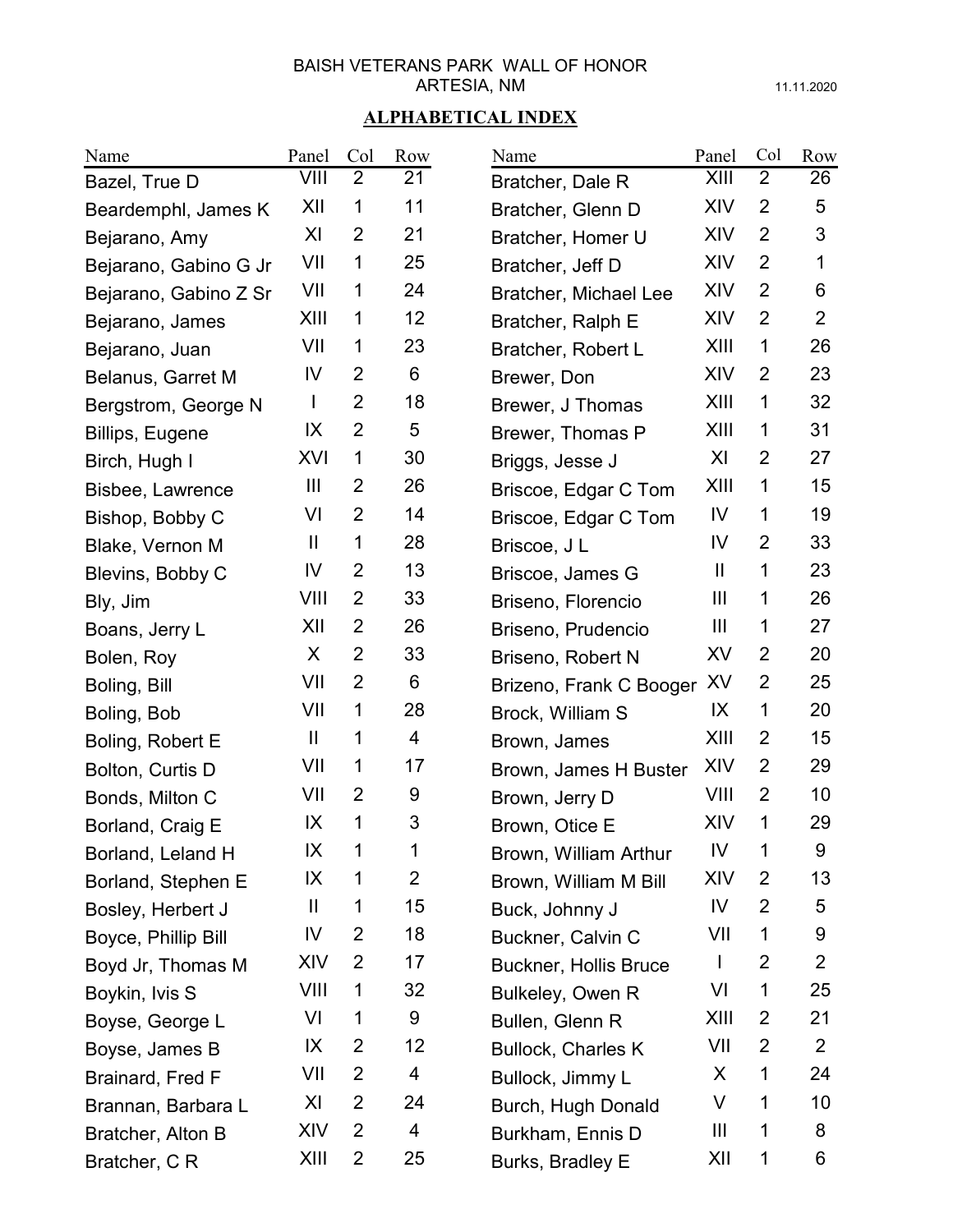11.11.2020

| Name                   | Panel         | Col            | Row            | Name                   | Panel                  | Col            | Row            |
|------------------------|---------------|----------------|----------------|------------------------|------------------------|----------------|----------------|
| Burrows, Jack W        | XII           | $\overline{2}$ | 33             | Castleberry, Roy C     | Ш                      | 1              | 34             |
| Bush, Donald S         | VII           | $\overline{2}$ | 18             | Cave, Jess             | V                      | 1              | 36             |
| Bustamante, Epifanio L | $\mathbf{I}$  | 1              | 5              | Cavett, Richard S      | XVI                    | 1              | 21             |
| Bustamante, Gabriel    | VI            | $\overline{2}$ | 10             | Cde Baca, Joseph L     | XI                     | 1              | 28             |
| Bustamante, Lino L     | XIII          | 1              | 35             | Cervantez, Refugio C   | VII                    | 1              | 13             |
| Bustamante, Nicholas C | XI            | 1              | 11             | Chambers, Walter E     | XI                     | 1              | 33             |
| Butler, Jack C         | IX            | 1              | 25             | Chaney, Jerry M        | Ш                      | $\overline{2}$ | 22             |
| Butler, Keith A        | XI            | 2              | 6              | Chase, Mack            | I                      | 1              | 31             |
| Caffall, LeeRoy        | IV            | 1              | 18             | Chavarria, Rigoberto R | XIV                    | 1              | 24             |
| Calderon, Juan         | XVI           | 2              | 8              | Chavez, Juan F         | Ш                      | $\overline{2}$ | $\overline{7}$ |
| Callahan, Dale H       | XIII          | $\overline{2}$ | 4              | Chavez, Ramon M        | XI                     | $\overline{2}$ | 32             |
| Calvert, Donald        | VI            | 1              | 3              | Chavez, Tony R         | XI                     | $\overline{2}$ | 33             |
| Calvert, Robert A      | VII           | 2              | 21             | Chester, Lonnie        | $\mathbf{H}$           | $\overline{2}$ | 25             |
| Campbell, Michael R    | VII           | 2              | 8              | Childress, Pat         | IX                     | $\overline{2}$ | 9              |
| Campos, Larry J        | XI            | 1              | 1              | Chumbley, George M     | XV                     | $\overline{2}$ | 9              |
| Cantrell, Kenneth E    | V             | $\overline{2}$ | 1              | Clark, Harry J         | XVI                    | 1              | 24             |
| Cardenas, Raymundo     | Ш             | 1              | 1              | Clark, Orien T         | VII                    | $\overline{2}$ | 24             |
| Cardenas, Raymundo H J | $\mathbf{  }$ | 1              | $\overline{2}$ | Clarke, John J         | VIII                   | 1              | 20             |
| Carder, Lawrence H     | Ш             | 2              | 14             | Clarke, Laurence       | VIII                   | 1              | 21             |
| Carpenter, Charles R   | Ш             | $\overline{2}$ | 26             | Clay Jr, Ivan Webb     | XV                     | $\overline{2}$ | 11             |
| Carrasco, Abel P       | IX            | 1              | 21             | Clem, Howard D Jack    | XIII                   | 1              | 6              |
| Carrasco, Maximo       | IX            | 1              | 22             | Clement, Clarence C Sr | IX                     | $\overline{2}$ | 16             |
| Carrera, Joaquin O     | VIII          | 1              | 28             | Cleve, Bernard D       | $\mathbf{\mathsf{II}}$ | 1              | 11             |
| Carroll, Danny R       | XI            | 1              | 23             | Cleve, Bernard L       | Ш                      | 1              | 12             |
| Carroll, James H       | VII           | 1              | 22             | Clowe, David E II      | IX                     | 1              | 35             |
| Carson, Leo Adeibert   | Ш             | 2              | 24             | Cochran, Chester A     | XVI                    | 1              | 10             |
| Carter, Charles A      |               | 1              | 27             | Cochran, John Doss     | XI                     | 1              | 32             |
| Carter, Donnie W       | Ш             | 1              | 9              | Cole, Fred             | V                      | 2              | 6              |
| Carter, John L         | Ш             | 1              | 3              | Collins, Robert Lee Jr | XII                    | 1              | 1              |
| Casabonne, George M    | XII           | 2              | 15             | Collins, Robert Lee    | Ш                      | 1              | 4              |
| Case, Jack             | X             | 2              | 35             | Colwell, Billy R       | VIII                   | 1              | 22             |
| Case, Jack Jr          | X             | 2              | 36             | Combs, Benjamin E      | XI                     | 2              | 13             |
| Caskey, Glenn          | Ш             | 2              | 35             | Combs, Walter Jr       | XI                     | 2              | 12             |
| Cass, Anthony Mac      | VII           | 1              | 21             | Compary, Andy R Sr     | IV                     | 2              | 10             |
| Cass III, William B    | Ш             | 2              | 19             | Compary, Andy R Jr     | IV                     | 2              | 11             |
| Castillo, Manuel       | XV            | 2              | 30             | Conner, John A         | L                      | 1              | 32             |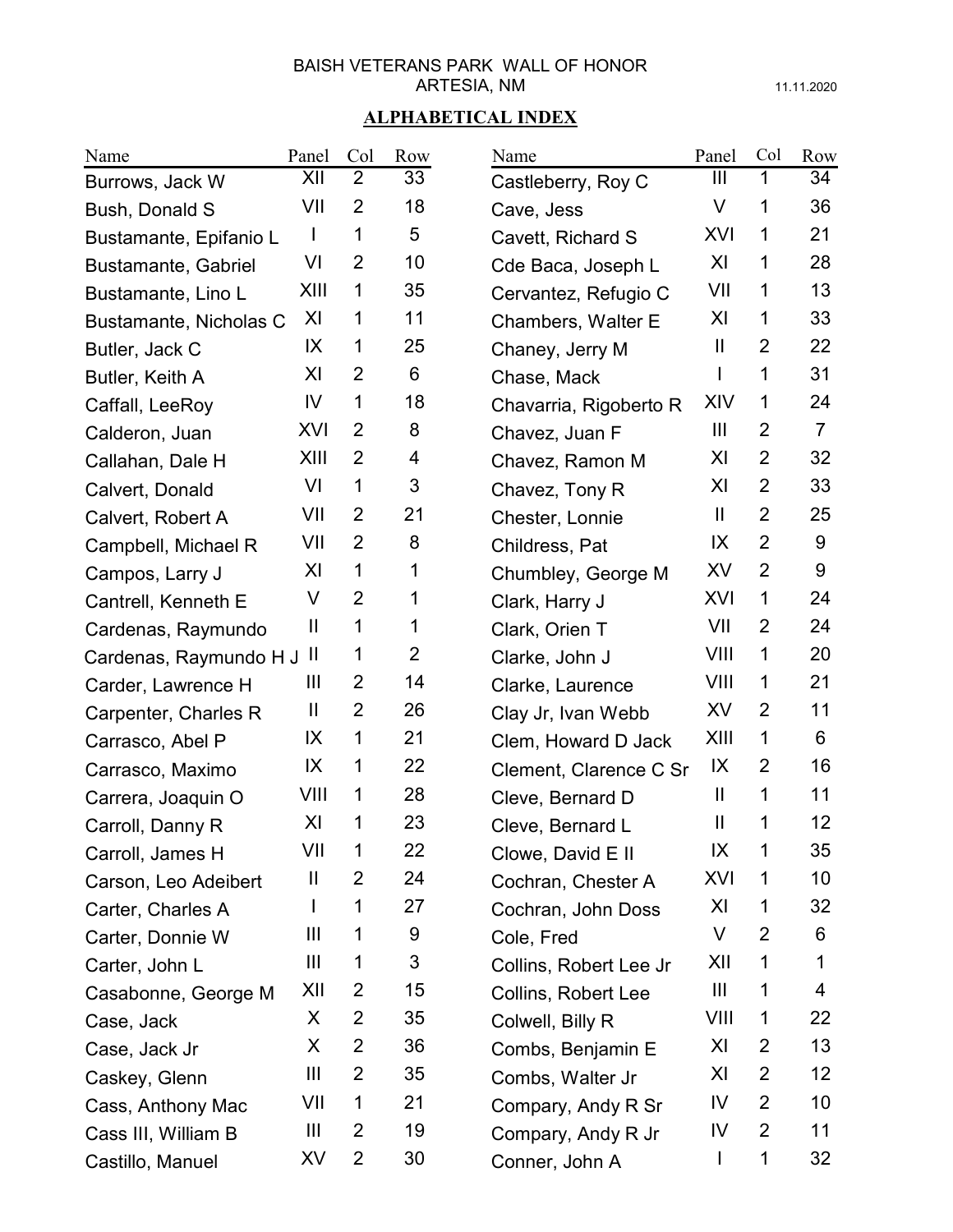11.11.2020

| Name                 | Panel                  | Col            | Row            | Name                   | Panel         | Col            | Row            |
|----------------------|------------------------|----------------|----------------|------------------------|---------------|----------------|----------------|
| Conner, John L       | IX                     | 1              | 24             | Davis, Steve A Tiny    | Ш             | $\overline{2}$ | 5              |
| Connor, Clarence C   | XII                    | 1              | 27             | Davis, Verlon W        | VII           | $\overline{2}$ | 10             |
| Connor, Donnita K    | XI                     | $\overline{2}$ | 1              | Deans, A J             | VI            | $\overline{2}$ | 35             |
| Cook, Jesse          | VII                    | $\overline{2}$ | 5              | Deans, Alan D          | VI            | $\overline{2}$ | 36             |
| Cooksey, Beuford     | $\mathbf{\mathsf{II}}$ | $\overline{2}$ | 33             | Deans, J Mike          | XVI           | $\overline{2}$ | 5              |
| Cooper, Bobby L      | XVI                    | 1              | 35             | DeHoyos, Thomas        | XII           | $\overline{2}$ | 36             |
| Cooper, Donald L     | <b>XV</b>              | 1              | 19             | Delgado, John D        | IV            | 1              | 20             |
| Cooper, Walter C     | VI                     | $\overline{2}$ | 33             | Dennis, Douglass J     | V             | $\overline{2}$ | 17             |
| Coor, Eugene K       | $\mathbf{III}$         | $\overline{2}$ | 1              | Denton, Charles A      | $\mathbf{  }$ | $\overline{2}$ | 11             |
| Coor, Jack K         | X                      | 1              | 9              | Denton, Jack E         | VIII          | 1              | 10             |
| Coor, James P        | X                      | 1              | 10             | Devine, Jimmy F        | XI            | 2              | 15             |
| Cope, Fred R         | $\mathbf{I}$           | 1              | 33             | Dick, Monica M Guthrie | X             | 1              | 32             |
| Coppedge, Tyson      | XI                     | $\overline{2}$ | 7              | Dickson, Kenneth L     | XV            | 1              | 8              |
| Cortez, Andres S     | X                      | $\overline{2}$ | 1              | Dominguez, Alvino M    | XV            | $\overline{2}$ | 17             |
| Cortez, Daniel O     | V                      | $\overline{2}$ | 13             | Dominguez, Belen L     | XIII          | $\overline{2}$ | 33             |
| Cortez, Juan O       | VI                     | 1              | 26             | Dominguez, Jessie      | XV            | $\overline{2}$ | 34             |
| Cortez, Mauro O      | VI                     | $\overline{2}$ | 12             | Donavan, Dewey A       | V             | $\overline{2}$ | 14             |
| Cox, James C         | XV                     | $\overline{2}$ | $\overline{7}$ | Dooley, William P Bill | $\mathsf{IX}$ | $\overline{2}$ | 6              |
| Craig, Walter Ellis  | VIII                   | $\overline{2}$ | 26             | Dougherty, Jerry P     | XIV           | $\overline{2}$ | 28             |
| Cranford, Richard    | XV                     | $\overline{2}$ | 6              | Dougherty, Paul J      | XIV           | $\overline{2}$ | 27             |
| Crawford, Fred J     | X                      | $\overline{2}$ | 24             | Dowell, Stephanie      | XIII          | $\overline{2}$ | 28             |
| Crenshaw, Cal C      | XII                    | 1              | 35             | Doyal, William         | XIII          | 1              | 21             |
| Creswell, Harold     | L                      | $\overline{2}$ | 5              | Dublin, Richard Ronald | XV            | 1              | 24             |
| Critser, Moris Leroy | VIII                   | $\overline{2}$ | 27             | Duff, Michael T        | $\mathbf{I}$  | $\overline{2}$ | 23             |
| Crocker, Robert P    | IV                     | 1              | 30             | Duncan, George W Jr    | VII           | 1              | 10             |
| Crockett, Gary Lee   | $\mathbf{  }$          | 1              | 13             | Dungan, Clyde B        | XIII          | 2              | 29             |
| Crouch, James Nubbin | XI                     | 1              | 14             | Dungan, George C       | XIII          | 2              | 30             |
| Crouch, Troy L       | XVI                    | 1              | 13             | Dunnam, William A      |               | $\overline{2}$ | 28             |
| Crow, Vernon L       | XV                     | 2              | 27             | Duran, Albert G        | XII           | 1              | 3              |
| Cullins, T J         | X                      | 1              | 1              | Duran, Jerome M        | XII           | 1              | 5              |
| Cummins, Ellis W     | Ш                      | 1              | 20             | Duran, Samuel M        | XII           | 1              | 4              |
| Curry, Leroy         | XII                    | 1              | 8              | Eaker, Cleve W         | IV            | 2              | 8              |
| Dade, Lawrence L     | X                      | 2              | 31             | Eberle, Frank M        | VIII          | 1              | 11             |
| Daniels, Donald J    | X                      | 1              | 19             | Economides, Floyd      | XIII          | 1              | $\mathbf{2}$   |
| Darr, William M      | Ш                      | 1              | 21             | Eipper, Jesse Roy      | VI            | 1              | $\overline{7}$ |
| Darst, Earl Dewey    | L                      | 1              | 23             | Elmore, Elbert R       | X             | 2              | $\overline{2}$ |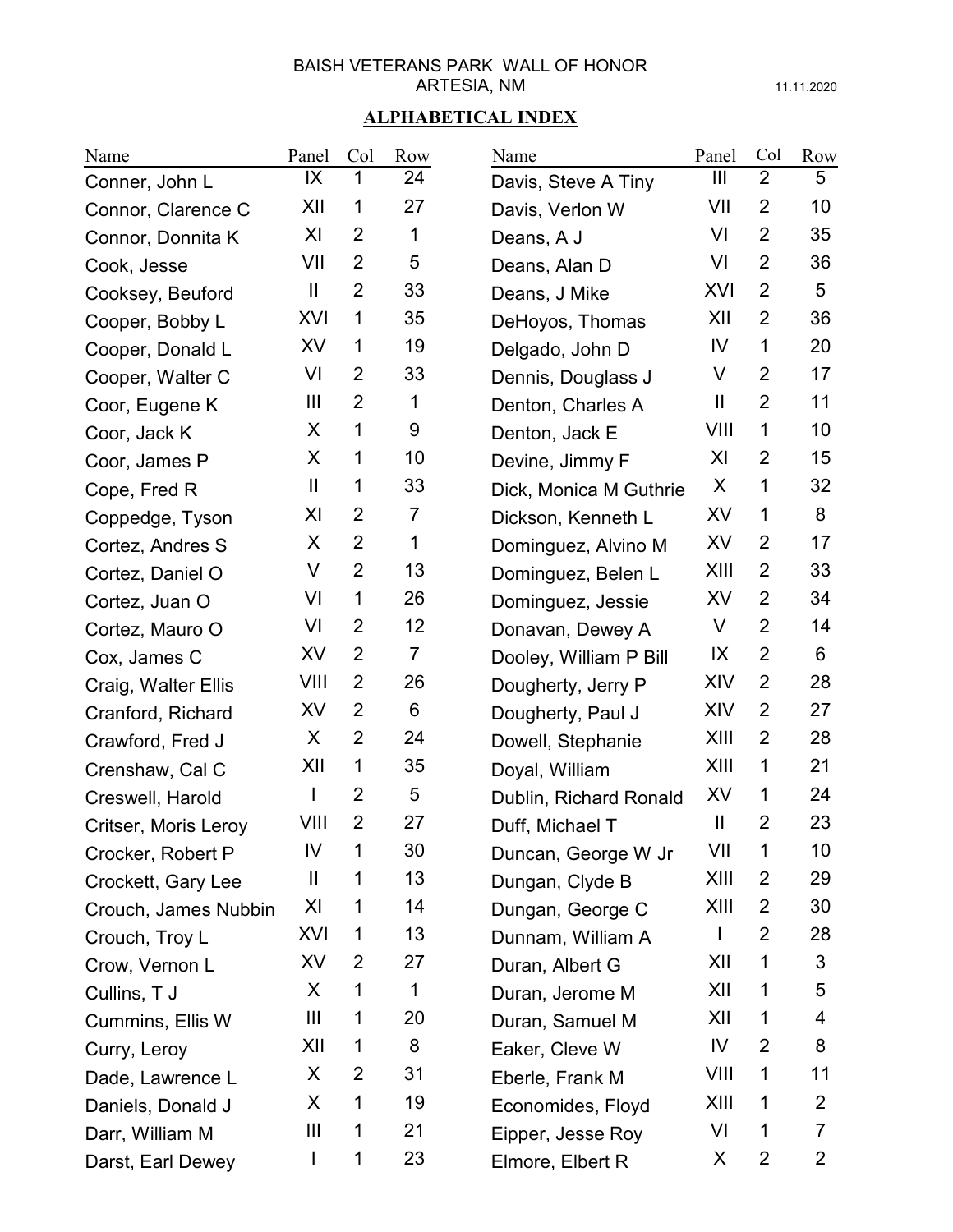11.11.2020

| Name                        | Panel          | Col            | Row            | Name                   | Panel          | Col            | Row |
|-----------------------------|----------------|----------------|----------------|------------------------|----------------|----------------|-----|
| Emmons, Alexander St CIVIII |                | $\overline{2}$ | 35             | Franco, Alvaro Jr      | VIII           | $\overline{2}$ | 34  |
| Emmons, Earl Russell        | VI             | 1              | 16             | Franco, Fernando S     | X              | $\overline{2}$ | 9   |
| Emmons, Esn George S        | IV             | 2              | 15             | Franco, Pedro C        | XVI            | 2              | 4   |
| Estrada, Jose M             | $\mathbf{III}$ | 1              | 22             | Franklin, James P      | XII            | $\overline{2}$ | 3   |
| Evans, Loyd W               | V              | $\overline{2}$ | 19             | Friesner, Harold H     | XVI            | 1              | 5   |
| Ezell, Johnny L             | L              | 1              | 30             | Frisch, George W       | I              | 1              | 3   |
| Fabre, Raymond I            | IX             | 2              | 27             | Fulton, CO Cap         | I              | 1              | 29  |
| Fairey, Jesse Aubrey        | $\mathbf{I}$   | 1              | 4              | Gaba, J Edwin          | I              | $\overline{2}$ | 1   |
| Fanning Sr, Gary E          | XV             | 1              | 33             | Gable, Chester         | Ш              | 1              | 5   |
| Farmer, Glenn               | V              | 1              | 33             | Garay, Conrado F       | L              | $\overline{2}$ | 3   |
| Felton, Bill B              | X              | $\overline{2}$ | 3              | Garcia, Alphonse W     | X              | 1              | 22  |
| Ferguson, Robert E          | VIII           | 1              | 4              | Garcia, Isabel A       | Ш              | $\overline{2}$ | 36  |
| Fernandez, Pete             | Ш              | $\overline{2}$ | 29             | Garcia, Nick R         | XIV            | $\overline{2}$ | 24  |
| Fernandez, Robert R         | XIII           | $\overline{2}$ | 16             | Garcia, Tony H         | XIII           | $\overline{2}$ | 36  |
| Fierro, Frank A             | X              | 1              | 36             | Garcia-Diaz, Robert    | XI             | 1              | 6   |
| Fierro, Manuel C            | X              | 1              | 35             | Garrett, Claud M       | VI             | 1              | 11  |
| Fisk, William E A           | VII            | 1              | 1              | Gates, Jean            | T              | $\overline{2}$ | 26  |
| Flannery, Joseph F          | VII            | 1              | $\overline{2}$ | Gauny, Sam C           | XVI            | 1              | 33  |
| Fleming, E Frank            | IV             | 1              | 34             | George, Lester C       | X              | $\overline{2}$ | 18  |
| Floore, Russell             | V              | $\overline{2}$ | 35             | Gerard, Steven M       | XVI            | 1              | 15  |
| Flores, Johnny G            | VI             | $\overline{2}$ | 15             | Gibson, Charles D      | XIV            | 2              | 34  |
| Flores, Richard J           | XIV            | 1              | 6              | Gibson, Johnny R       | $\mathbf{III}$ | 1              | 19  |
| Florez, Luis R              | XIII           | 2              | 18             | Gilchrist, Creighton C | VIII           | 2              | 1   |
| Florez, Manuel Ogas         | X              | $\overline{2}$ | 23             | Giles, O N Nic         | IX             | $\overline{2}$ | 13  |
| Florez, Oscar               | XII            | 1              | 36             | Giles, Samuel Gilbert  | IX             | $\overline{2}$ | 14  |
| Flynn, Bobby Gene           | XV             | 1              | 25             | Gill, Richard L        | XVI            | 1              | 32  |
| Focken, Daniel L            | XVI            | 1              | $\overline{7}$ | Gilmore, Harry B       | VI             | 2              | 13  |
| Fodge, S Paul Jr            | XVI            | 1              | 22             | Givens, Gary E         | XII            | $\overline{2}$ | 6   |
| Ford, Adrian D              | X              | 2              | 25             | Glass, Hollice W       | XIV            | $\overline{2}$ | 19  |
| Ford, Herman                | IX             | 1              | 18             | Glass, William G       | IX             | 1              | 7   |
| Ford, Ronnie L              | X              | $\overline{2}$ | 26             | Glover, Stephen A      | Ш              | 2              | 25  |
| Forister, Bennie E          | XII            | 1              | 29             | Goins, William T       | XI             | 1              | 17  |
| Foster, Carl C              | Ш              | $\overline{2}$ | 21             | Goins, William T       | VII            | $\overline{2}$ | 15  |
| Foulkes, G Brian            | XII            | 1              | 30             | Gomez, Alegundo        | XIV            | 2              | 20  |
| Foy, Jeffrey                | XV             | $\overline{2}$ | 36             | Gomez, Armando         | VII            | $\overline{2}$ | 1   |
| Francis, James N Jimmy      | VI             | 1              | 22             | Gomez, Manuel I        | IV             | 1              | 8   |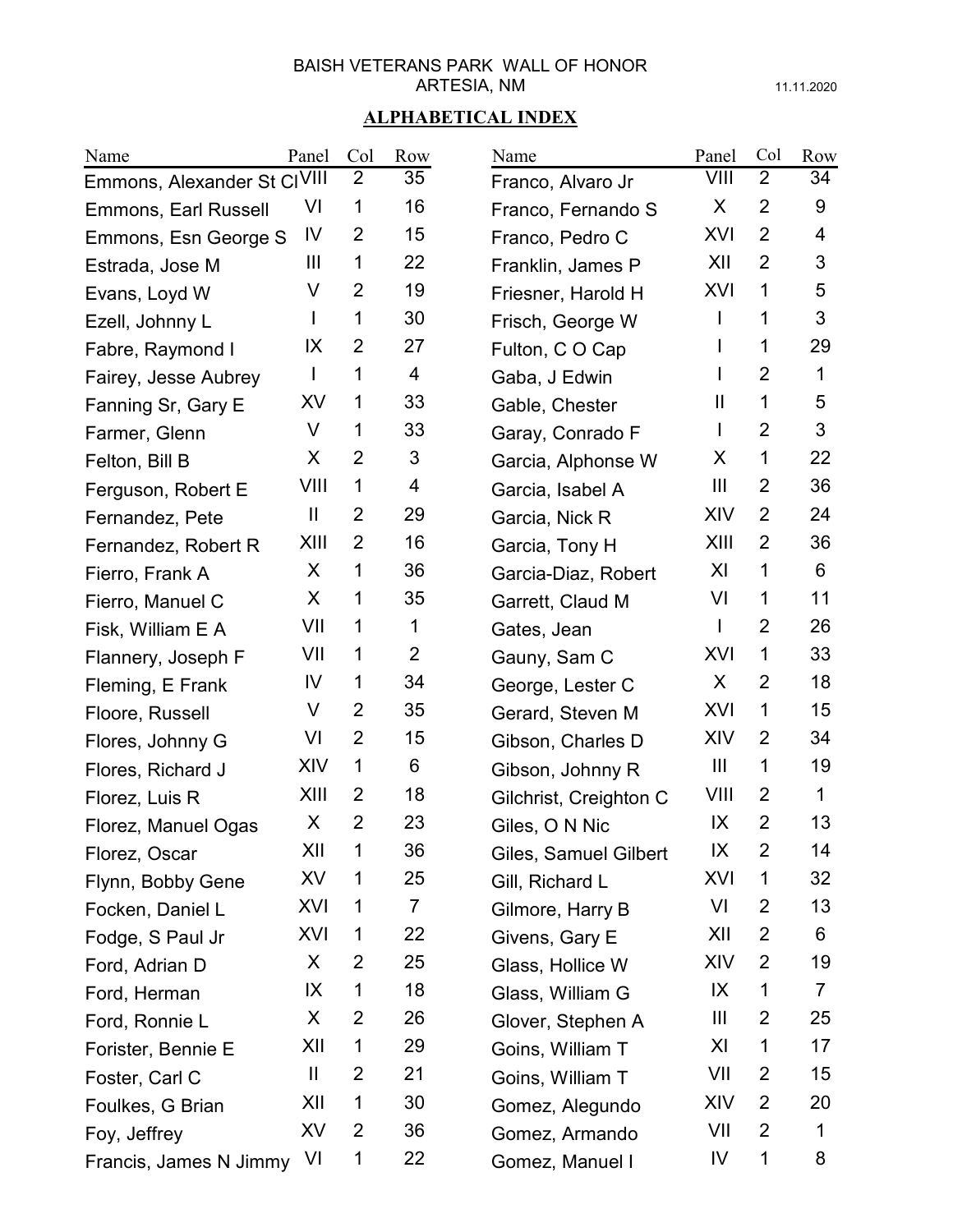11.11.2020

| Name                   | Panel          | Col            | Row            | Name                   | Panel          | Col            | Row            |
|------------------------|----------------|----------------|----------------|------------------------|----------------|----------------|----------------|
| Gomez, Manuel R Jr     | $\mathbf{III}$ | $\overline{2}$ | 33             | Hannah, Dale S         | Ш              | 1              | 13             |
| Gonzales, Catarino P   | IV             | $\overline{2}$ | 32             | Harbert, Mark G        | VI             | 1              | 1              |
| Gonzales, Michael P    | XIV            | 1              | 30             | Harden, Darrell A      | XVI            | 1              | 27             |
| Goodlett, Billy        | XV             | 1              | 14             | Harlow, Chester Lee Jr | XII            | $\overline{2}$ | 13             |
| Goodwin, George C Red  | IV             | 1              | $\overline{2}$ | Harlow, John Mathew    | XII            | 2              | 14             |
| Gotcher, Buford L      | $\mathbf{  }$  | $\overline{2}$ | 34             | Harper, Beauford W     | $\mathbf{  }$  | $\overline{2}$ | 17             |
| Graham, Paul K         | XV             | 1              | 17             | Harper, Kevin Wayne    | Ш              | $\overline{2}$ | 18             |
| Granado, Jose D        | X              | 1              | 23             | Harper, Robert W       | $\mathbf{  }$  | 1              | 9              |
| Gray, Paul N           | VIII           | 1              | 15             | Harper, Virgil V       | Ш              | 1              | 31             |
| Gray, Terry Avery      | VIII           | 1              | $\overline{2}$ | Harris, Allen Lane     | Ш              | 1              | 33             |
| Gray, Walter M Joe Jr  | VI             | 1              | $\overline{2}$ | Harris, Arthur D       | XIV            | $\overline{2}$ | 11             |
| Grbac, Dick            | IV             | $\overline{2}$ | 35             | Harris, David Allen    | $\mathbf{III}$ | 1              | 32             |
| Green, Jacob A         | XV             | $\overline{2}$ | 15             | Harris, Jerry L        | VII            | 1              | 33             |
| Green, Wade L          | XV             | 1              | 26             | Harris, Michael J      | $\mathbf{I}$   | $\overline{2}$ | 22             |
| Gressett, Wm A Bill    | IX             | 1              | 14             | Harrison, Curtis       | VIII           | 1              | 25             |
| Griffith, Brad         | XVI            | 1              | 11             | Harrison, Harry Glenn  | XI             | 1              | 10             |
| Grisham, William A     | IX             | 1              | 9              | Harrison, Thomas L     | XI             | 1              | 9              |
| Grissom, H Stephen     | VI             | $\overline{2}$ | 22             | Hartfelder, Larry E    | L              | 1              | 15             |
| Grissom, Herbert D Red | VI             | $\overline{2}$ | 21             | Harvey, K Ryan         | VI             | 1              | 21             |
| Grissom, Howard        | VI             | $\overline{2}$ | 23             | Harvey, TW             | IV             | 1              | $\overline{7}$ |
| Grissom, J J Dave      | XIV            | $\overline{2}$ | 25             | Harwell, Ernest Ray Jr | VII            | 1              | 32             |
| Grissom, Orie Hollis   | VI             | $\overline{2}$ | 20             | Harwell, Thomas        | XI             | 1              | $\overline{7}$ |
| Groh, Norbert John     | VI             | 1              | 32             | Hawkins, Lendell N     | IV             | $\overline{2}$ | 36             |
| Gunnels, John H        | IV             | 1              | 17             | Hawkins, Phil C        | XI             | $\overline{2}$ | $\overline{2}$ |
| Hackett, Rex L         | IX             | 2              | 17             | Haynes, Roy L          | XIII           | 1              | 30             |
| Haines, Blaine B       | VIII           | 1              | 3              | Hazelbaker, Cindy H    | Ш              | 1              | 17             |
| Haines, M Dee          | VII            | 1              | 26             | Heckel, Edna L         |                | 2              | 7              |
| Hale 365 Inf, Jerry    | V              | 2              | 25             | Heckel, Paul R         |                | 2              | 8              |
| Hall, Henry E          | X              | 2              | 32             | Heckel, Willard V      |                | 2              | 6              |
| Hamill, Hal Jr         | VIII           | 1              | 35             | Hedin, A Morris        | XV             | 1              | 28             |
| Hamill, Harold A Hal   | VIII           | 1              | 34             | Hedin, John A          | $\mathbf{I}$   | 2              | 19             |
| Hamilton, Eric C       | XII            | 1              | 21             | Hegwer, Chester C      | IX             | 2              | 3              |
| Hammett, Charles F     | X              | 2              | 19             | Hegwer, Paul Leroy     | VI             | 1              | 36             |
| Hammond, David         | IX             | 2              | 29             | Hemby, Clyde N         | XIII           | 1              | 22             |
| Hammond, John B        | IX             | $\overline{2}$ | 30             | Henderson, Bill        | XV             | 2              | 1              |
| Hancox, Michael Ray    | XVI            | $\overline{2}$ | 6              | Hendrickson, George R  | XVI            | 1              | 3              |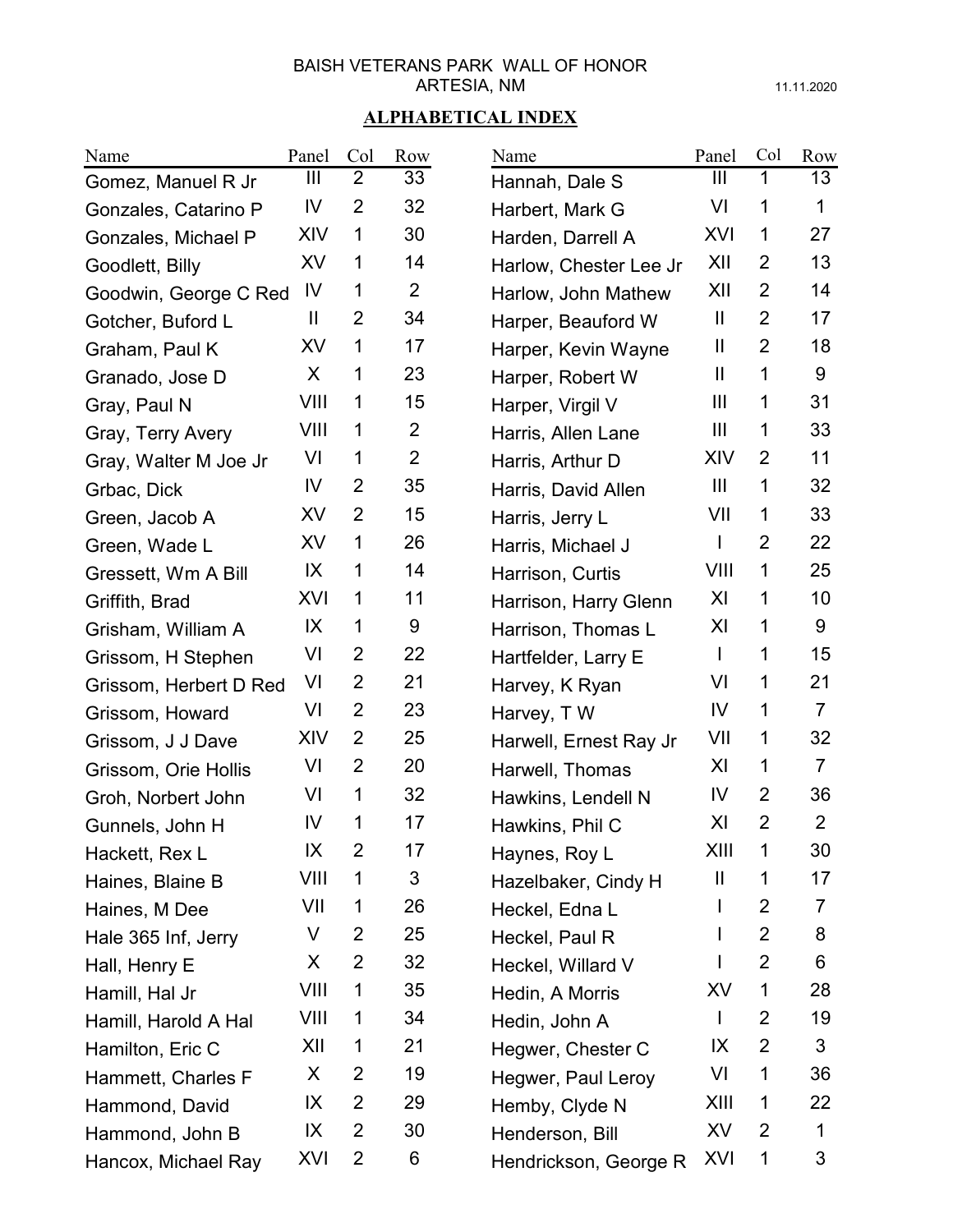11.11.2020

| Name                    | Panel          | Col            | Row | Name                         | Panel          | Col            | Row            |
|-------------------------|----------------|----------------|-----|------------------------------|----------------|----------------|----------------|
| Hendrickson, Michael    | IX             | $\overline{2}$ | 23  | Horner, Robert Bob           | XI             | 1              | 3              |
| Hendrix, Leon T         | XIII           | 1              | 34  | Houghtaling, Forrest M       | VI             | $\overline{2}$ | 28             |
| Henson, Charles R       | XV             | $\overline{2}$ | 3   | Houghtaling, William M       | IX             | $\overline{2}$ | 22             |
| Heredia, Pedro O        | V              | 1              | 14  | House, Jess C                | XIII           | 1              | 9              |
| Heredia, Toribio M      |                | $\overline{2}$ | 9   | Houston, Fred M              | IX             | 2              | 25             |
| Hernandez, Bonifacio G  | XI             | $\overline{2}$ | 11  | Houston, W Travis            | $\mathbf{I}$   | 1              | 36             |
| Hernandez, Espiridion B | $\mathbf{III}$ | $\overline{2}$ | 17  | Howard, Floyd M              | XII            | 2              | 10             |
| Hernandez, Felisiano D  | VIII           | $\overline{2}$ | 22  | Howard, J Farrell            | $\mathbf{I}$   | 1              | 6              |
| Hernandez, Fernando G   | $\mathbf{  }$  | $\overline{2}$ | 12  | Howard, Tim                  | XI             | $\overline{2}$ | 5              |
| Hernandez, Lupe Luna    | XV             | $\overline{2}$ | 19  | Huber, Donald R Sr           | $\mathbf{III}$ | 1              | 11             |
| Herrera, Federico S     | XII            | 1              | 12  | Huddleston, Jack M           | XIV            | 2              | 15             |
| Herrera, Fernando A     | XIII           | 2              | 34  | Hudson, Paul Jr              | XI             | $\overline{2}$ | 23             |
| Herring, Herman E       | VII            | $\overline{2}$ | 3   | Huerta, Hermenegildo Ch XIII |                | 1              | $\overline{7}$ |
| Herring, William E      | XIV            | $\overline{2}$ | 30  | Huerta, Lupe S               | XI             | 1              | $\overline{2}$ |
| Higgins, James E        | XII            | $\overline{2}$ | 18  | Huffmon, Dave E              | X              | 1              | 25             |
| Hightower, James N      | V              | 1              | 25  | Huffmon, Dave E              | $\mathbf{  }$  | $\overline{2}$ | 16             |
| Hightower, Joseph B     | V              | 1              | 26  | Hughes, Homer H              | IV             | 1              | 1              |
| Higley, R Clyde         | VI             | $\overline{2}$ | 2   | Hummingbird, Drake           | IX             | 1              | 32             |
| Hill, Paul D            | IX             | $\overline{2}$ | 24  | Hummingbird, JD              | IX             | 1              | 30             |
| Hines, Nicholas W       | $\mathbf{III}$ | $\overline{2}$ | 18  | Hummingbird, Kara            | IX             | 1              | 31             |
| Hnulik, Richard Buster  | VI             | $\overline{2}$ | 16  | Hunt, John A Jr              | VI             | 1              | 17             |
| Holbert, Tommy          | VIII           | 1              | 17  | Hunter, William S            | VI             | 1              | 8              |
| Holcomb, James L        | XIV            | 2              | 14  | Hutson, Willie John          | IV             | $\overline{2}$ | 16             |
| Holder, Arnold W        | IV             | 1              | 22  | Huxtable, James T            | IV             | 1              | 28             |
| Holland, Cicero W       | VIII           | $\overline{2}$ | 29  | Idoy, Daniel R               | X              | 1              | 13             |
| Holley, Raymond L       | $\mathbf{I}$   | 1              | 18  | Ingram, Kenneth D            | IV             | 1              | 16             |
| Holly, Leroy O          | V              | 2              | 30  | Ingram, Olen David           | XIII           | 2              | 19             |
| Holly, Randall E        | V              | 2              | 31  | Innis, Marcus Furman         |                | 1              | 20             |
| Holly, William B        | V              | $\overline{2}$ | 29  | Irby, Lowell M               | XIV            | 2              | 12             |
| Holly, William R        | V              | $\overline{2}$ | 32  | Irby, W Bayless              | VIII           | 2              | 30             |
| Hooten, Albert A        | XIV            | 1              | 34  | Isaacs, Walton               | VII            | 1              | 12             |
| Hooten, J Alvie         | XIV            | 1              | 35  | Ivers, David R               | IV             | 1              | 6              |
| Hope, Clyde             | VIII           | 1              | 30  | Ivers, Donald L              | IV             | 1              | 5              |
| Hope, William E         | V              | 1              | 12  | Ivers, Grant P               | IV             | 1              | 3              |
| Horner, Bill G Sr       | XI             | 1              | 4   | Ivers, Margaret W            | IV             | 1              | 4              |
| Horner, R C             | VII            | $\overline{2}$ | 36  | Jackson, J T                 | VII            | 1              | 14             |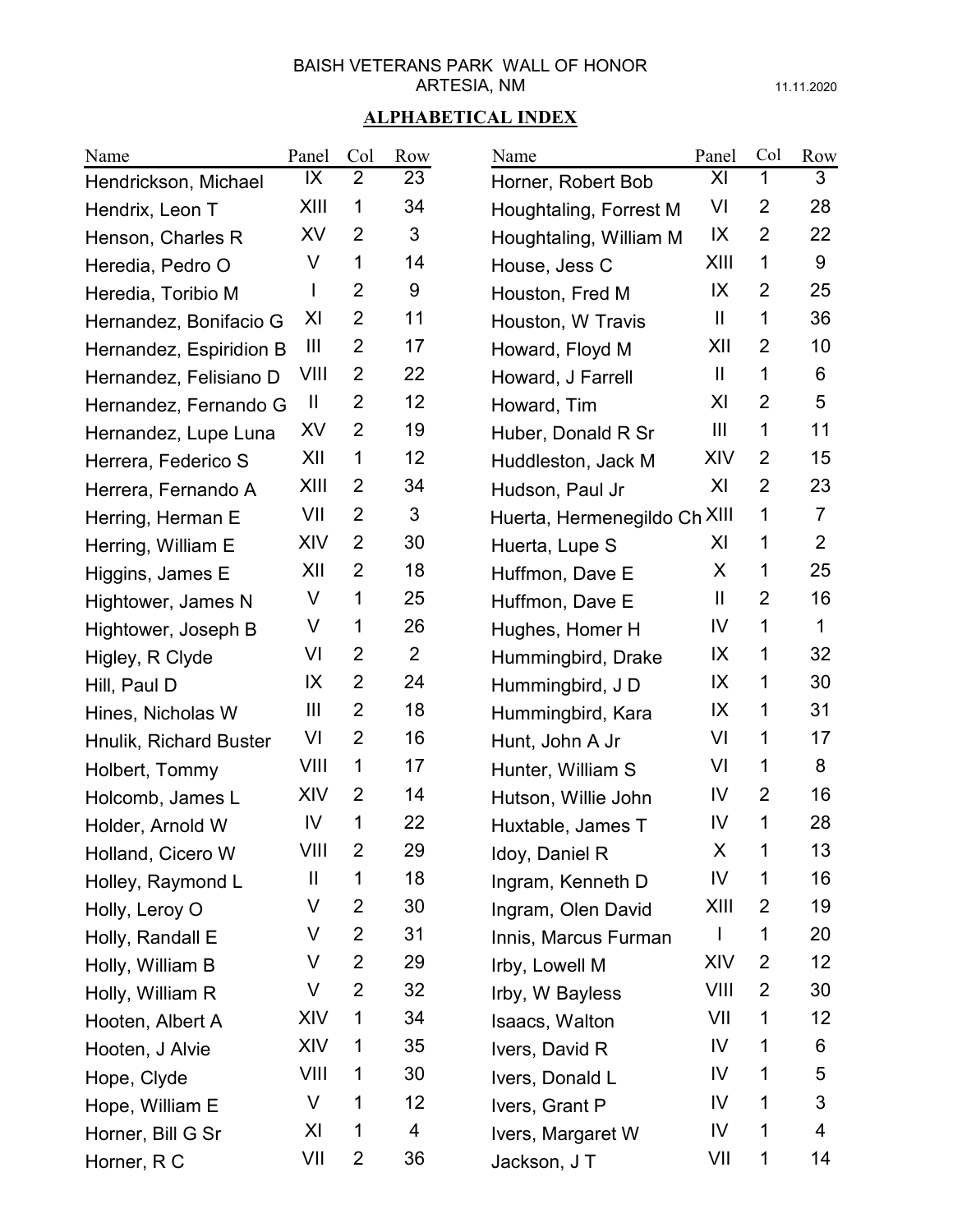11.11.2020

| Name                 | Panel                  | Col            | Row            | Name                  | Panel                 | Col            | Row            |
|----------------------|------------------------|----------------|----------------|-----------------------|-----------------------|----------------|----------------|
| Jackson, William M   | XV                     | 1              | 7              | Juarez, Robert        | V                     | 1              | 28             |
| Jacobs, John R       | XVI                    | 1              | 23             | Kaiser, Elwood        | $\mathbf{\mathsf{I}}$ | 1              | 21             |
| Jeffers, William E   | XIII                   | 2              | $\overline{2}$ | Kalka, John B         | XIII                  | 2              | 27             |
| Jenkins, Clyde David | V                      | $\overline{2}$ | 28             | Keinath, Harold A     | IX                    | 1              | 29             |
| Jenkins, Dennis M    | $\mathbf{III}$         | $\overline{2}$ | 9              | Kennedy, Albert Dale  | IX                    | 2              | 35             |
| Jenkins, Francis O   | XV                     | $\overline{2}$ | 22             | Kennedy, Clark        | $\mathbf{  }$         | 1              | 16             |
| Johnson, C Neal      | IX                     | 1              | 33             | Kepple, Clarence      |                       | 1              | 10             |
| Johnson, C Wesley    | X                      | $\overline{2}$ | 12             | Kidd, Charles R       | <b>XV</b>             | $\overline{2}$ | 12             |
| Johnson, Claud       | XII                    | $\overline{2}$ | 27             | Kidd, Leonard Keith   | XIV                   | $\overline{2}$ | 9              |
| Johnson, D Whitney   | Ш                      | $\overline{2}$ | 32             | Kilpatrick, James H   | IV                    | $\overline{2}$ | 27             |
| Johnson, Dorman O    | Ш                      | 1              | 24             | Kimmons, Loda A       | XV                    | $\overline{2}$ | 25             |
| Johnson, Floyd D     |                        | 1              | 21             | Kincaid, Aubrey A     | XIV                   | $\overline{2}$ | $\overline{7}$ |
| Johnson, H Charles   | XI                     | 1              | 34             | Kincaid, Hugh M       | XI                    | 1              | 15             |
| Johnson, Herman L    | XI                     | 1              | 35             | Kindsfather, George W | $\mathbf{III}$        | $\overline{2}$ | 27             |
| Johnson, Herman R    | XI                     | 1              | 5              | King, Donald G        | VII                   | 1              | $\overline{7}$ |
| Johnson, Lynn        | VIII                   | 1              | $\overline{7}$ | King, Franklin D      | L                     | 2              | 23             |
| Johnson, Max D       | Ш                      | 1              | 25             | King, Fritz J         | <b>XV</b>             | 1              | 11             |
| Johnson, Maxwell E   | $\mathbf{\mathsf{II}}$ | $\overline{2}$ | 31             | King, George F Sr     | VII                   | 1              | 5              |
| Johnson, Mitchell    | XIII                   | 1              | 25             | King, GF Tony         | VII                   | 1              | 6              |
| Johnson, Virgil P    | VIII                   | 1              | 6              | King, James W         | VI                    | 2              | 29             |
| Johnson, Walter Don  | $\mathbf{III}$         | 1              | 29             | King, John C          | IX                    | 2              | 18             |
| Johnston, W Don Sr   | X                      | 2              | 22             | King, Mace H          | L                     | $\overline{2}$ | 24             |
| Johnston, Warren     | VII                    | 2              | 22             | Kinney, Edward E Jr   | VI                    | $\overline{2}$ | 25             |
| Jones, Bill          | XI                     | $\overline{2}$ | 29             | Kinney, Stephen M     | $\mathbf{III}$        | 1              | 10             |
| Jones, Kenneth R     | VIII                   | 1              | 26             | Kinsey, Dennis G      | IV                    | 1              | 31             |
| Jones, Raymond J     | XII                    | 2              | 29             | Kiper, DL             | XV                    | $\overline{2}$ | $\overline{2}$ |
| Jones, Ronald E      | VIII                   | 2              | 3              | Klatt, Henry L        | XV                    | 2              | 28             |
| Joy, Bill            | XVI                    | 1              | $\overline{2}$ | Klein, A A            |                       | 1              | 8              |
| Joy, Trueman D       | X                      | 1              | 17             | Knorr, Rex B          | XV                    | $\overline{2}$ | 23             |
| Juarez, Ashley E     | X                      | 1              | 6              | Knowlton, Cully E     | XVI                   | 2              | $\overline{7}$ |
| Juarez, Hilardo V    | XII                    | 2              | 30             | Kreamer, Bill         | IV                    | 2              | 24             |
| Juarez, Israel G     | VI                     | 2              | 4              | Kreamer, Gilbert      | IV                    | 2              | 22             |
| Juarez, Jesus T      | VIII                   | 1              | 9              | Kreamer, Robert       | IV                    | 2              | 23             |
| Juarez, Jose L       | XIII                   | 1              | 1              | Kuettner, Howard D    | V                     | 1              | 8              |
| Juarez, Luis B       | $\mathbf{\mathsf{II}}$ | 1              | 3              | Kuettner, Paul R      | V                     | 1              | 9              |
| Juarez, Maride D     | IV                     | 1              | 27             | Laman, Barney E       | XVI                   | 1              | 18             |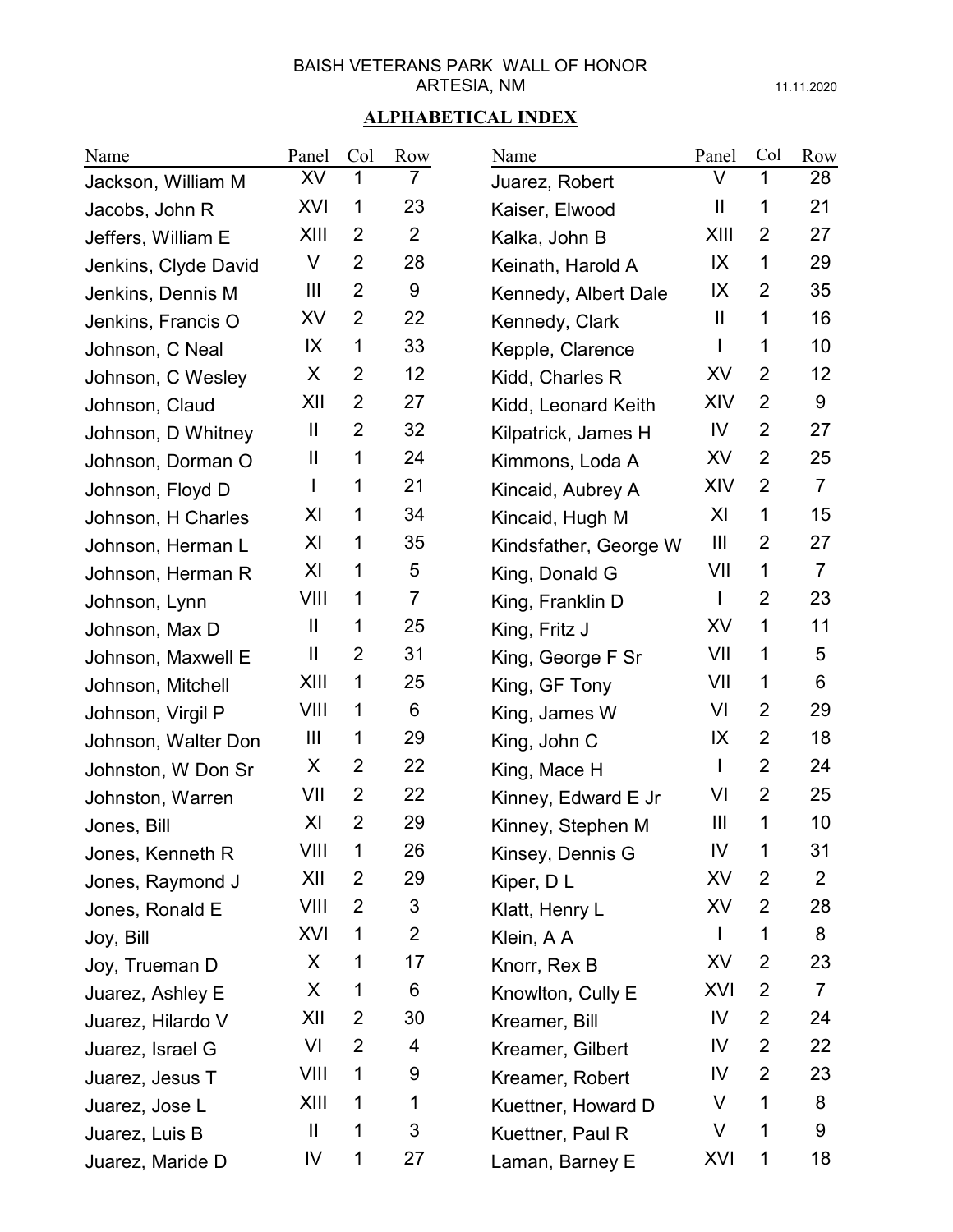11.11.2020

| Name                | Panel               | Col            | Row            | Name                     | Panel          | Col            | Row            |
|---------------------|---------------------|----------------|----------------|--------------------------|----------------|----------------|----------------|
| Laman, Carl D       | XVI                 | $\mathbf{1}$   | 19             | Lopez, Pedro C           | Ш              | 1              | 19             |
| Laman, Marvin Ray   | XVI                 | 1              | 20             | Lorang, L L Buddy        | XI             | $\overline{2}$ | 31             |
| Laman, R Aubrey     | XVI                 | 1              | 16             | Losee, Arthur Jerry      | VIII           | 2              | 25             |
| Laman, Ronnie G     | XIII                | 1              | 16             | Loyd, William Dewey      | $\mathbf{I}$   | 1              | 33             |
| Laman, Roy C        | XVI                 | 1              | 17             | Luevano, Elias A         | XI             | 2              | 25             |
| Laman, Vernon M     | X                   | $\overline{2}$ | 27             | Luevano, Jimmy C         | XI             | $\overline{2}$ | 26             |
| Lamkin, Charles N   | XVI                 | 1              | 6              | Lugo, Juan               | XV             | 2              | 10             |
| Landeck, Per H      | V                   | $\overline{2}$ | 18             | Madrid, Manuel H Sr      | XII            | 1              | 31             |
| Lane, Vernon Acker  | VI                  | $\overline{2}$ | 11             | Madrid, Samuel T         | VIII           | 1              | 33             |
| Lane, Wesley H      | XIV                 | 1              | 13             | Madrid, Santiago Jim H   | XII            | 1              | 22             |
| Lanning, David      | XVI                 | 1              | 9              | Mahan, Arval E           | V              | 1              | $\mathbf 1$    |
| Lara, Antonio C     | XII                 | $\overline{2}$ | 23             | Mahan, Homer E           | V              | 1              | $\overline{2}$ |
| Lara, Crespin C     | $\mathsf{I}$        | $\overline{2}$ | 20             | Mahan, Michael D         | VI             | $\overline{2}$ | 24             |
| Leaf, William Bill  | XIV                 | 1              | 5              | Malone, Trinidad         | XVI            | 1              | 8              |
| Ledezma, Olmedo B   | XII                 | $\overline{2}$ | 22             | Maples, George Edwin     | XIV            | 2              | 33             |
| Lee, Loyd Ed        | VI                  | 1              | 33             | Mariscal, Joe Anthony    | IX             | $\overline{2}$ | 10             |
| Lee, Ruffus E       | $\mathbf{  }$       | $\overline{2}$ | 30             | Marquez, Manuel C        | VII            | $\overline{2}$ | 29             |
| Letcher, R J Buster | XIV                 | $\overline{2}$ | 35             | Marshall, C Jerry        | $\mathbf{III}$ | $\overline{2}$ | $\overline{4}$ |
| Lewis, Archie P     | VIII                | $\overline{2}$ | $\overline{7}$ | Martin, Irvin L          | VI             | 1              | 6              |
| Lewis, Byrd Leroy   | $\mathbf \mathsf I$ | $\overline{2}$ | 13             | Martin, Irvin Richard    | $\mathbf{I}$   | 1              | 18             |
| Lewis, James W      | XVI                 | $\overline{2}$ | 3              | Martin, Marshall George  | Ш              | 1              | 28             |
| Lewis, Ralph M      | XVI                 | 1              | 28             | Martin, Marvin M         | XI             | $\overline{2}$ | 3              |
| Lieb, Aaron S       | $\mathbf{I}$        | $\overline{2}$ | 27             | Martin, Ned D            | $\mathbf{III}$ | 2              | 23             |
| Lindsay, Stanley L  | XVI                 | 1              | 36             | Martinez, Ausencio Sr    | V              | $\overline{2}$ | 8              |
| Little, James A     | III                 | 1              | 17             | Martinez, Ausencio Jr    | V              | $\overline{2}$ | 9              |
| Little, Joe E       | Ш                   | 1              | 18             | Martinez, Dennis C       | VII            | 1              | 11             |
| Little, Joe W       | Ш                   | 1              | 16             | Martinez, Erwin C        | T              | $\overline{2}$ | 10             |
| Lively, John Milton | V                   | 2              | 36             | Martinez, Felipe         | XIV            | 1              | 22             |
| Logsdon, James E    | XIV                 | 1              | 9              | Martinez, Jack C         | V              | $\overline{2}$ | 10             |
| Logsdon, Roy E      | XIII                | 1              | 17             | Martinez, Miguel Fuentes | Ш              | 2              | 13             |
| Long, James L       | V                   | $\overline{2}$ | 12             | Martinez, Patrico C      | V              | $\overline{2}$ | 11             |
| Loop, Frank M       | X                   | 1              | 33             | Martinez, Pedro N        | XV             | 1              | 4              |
| Lopez, Alfredo C    | V                   | $\overline{2}$ | 23             | Martinez, Pete C         | X              | 1              | 21             |
| Lopez, Anacleto S   | XII                 | 1              | 17             | Martinez, Sammy C        | VIII           | 1              | 29             |
| Lopez, Florencio    | XIV                 | 2              | 31             | Mason, Bennie J          | X              | 2              | 30             |
| Lopez, Frank H      | XIV                 | 1              | 27             | Mathis, Joe Earl Sr      | IV             | 1              | 21             |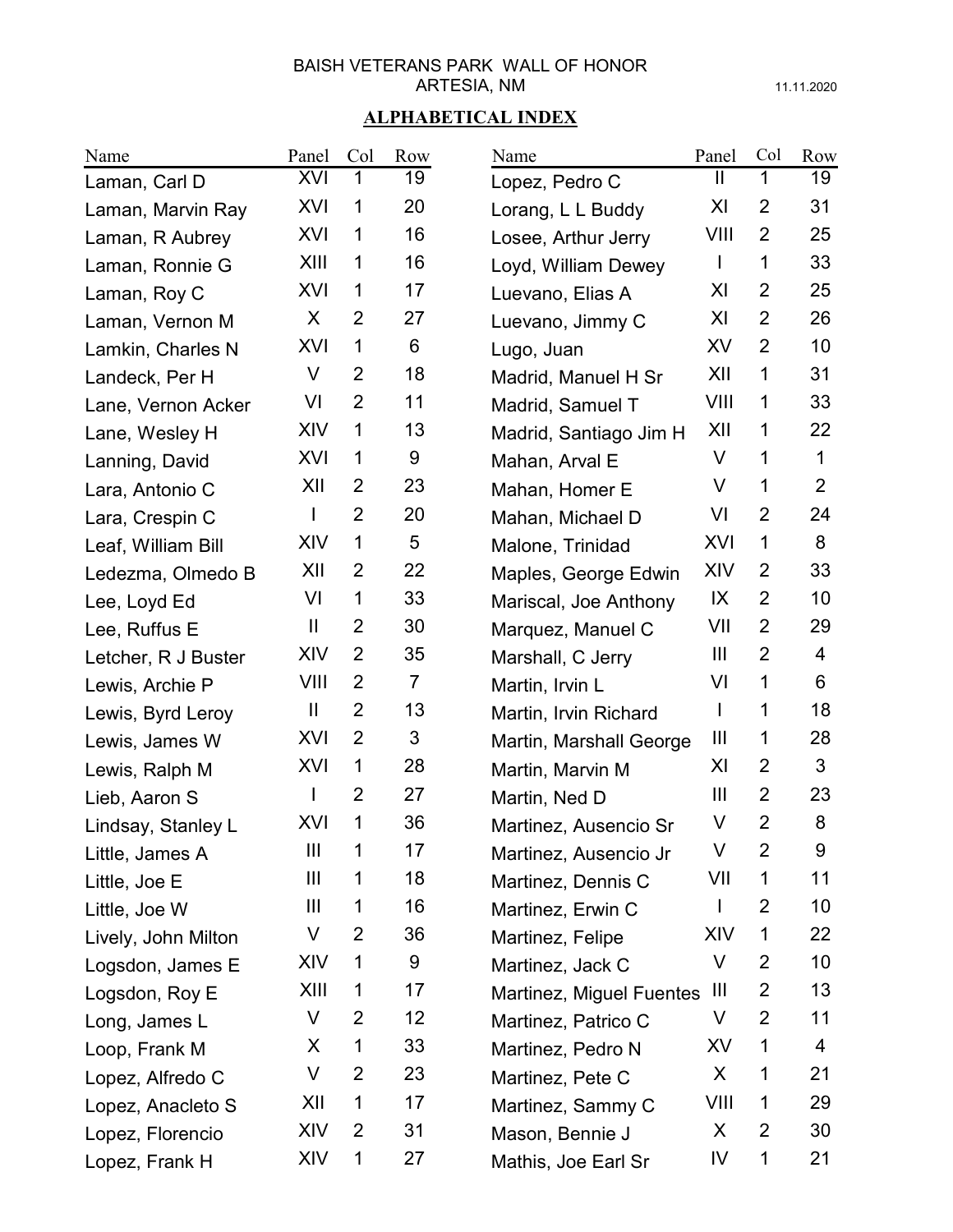11.11.2020

| Name                         | Panel     | Col            | Row | Name                          | Panel                  | Col            | Row    |
|------------------------------|-----------|----------------|-----|-------------------------------|------------------------|----------------|--------|
| Mathis, John A Jr            | IV        | $\overline{2}$ | 14  | McNallen, Charles             | XV                     | 1              | 5      |
| Mauldin, Cecil               | Ш         | $\overline{2}$ | 14  | McPhaul, Emery                | XV                     | 1              | 13     |
| Mauldin, Claude V            | X         | $\overline{2}$ | 8   | McPherson, Jack O             |                        | 1              | 22     |
| Mauldin, Glenn F             | XIV       | $\overline{2}$ | 10  | <b>Meador, Truman Gilbert</b> | IX                     | $\overline{2}$ | 1      |
| Mauldin, Keith A             | XIII      | 1              | 29  | Means, Lewis P                | XVI                    | 1              | 12     |
| Maupin, James H              | IV        | 1              | 36  | Means, Robert L Bob           | IX                     | 1              | 27     |
| May, Donald R                | L         | $\overline{2}$ | 11  | Medina, Lorenzo               | X                      | 1              | 12     |
| Mayberry, Bob L              | IX        | 1              | 19  | Meinke, M D Mike              | L                      | 1              | 9      |
| Mayberry, Landon C Red       | H         | 1              | 29  | Melendez, Manuel B            | IX                     | $\overline{2}$ | 28     |
| Mc Carter, Thomas K          | XV        | $\overline{2}$ | 8   | Melton, Ben D                 | X                      | $\overline{2}$ | 14     |
| McAfee, Michael              | XV        | $\overline{2}$ | 29  | Melton, John E                | X                      | $\overline{2}$ | 13     |
| McAfee, Wayne M              | <b>XV</b> | $\mathbf 1$    | 36  | Melton, Michael W             | X                      | $\overline{2}$ | 17     |
| McAnally, Artie              | X         | 1              | 28  | Mendoza, Luis O               | L                      | $\overline{2}$ | 4      |
| McAnally, Clarence           | X         | 1              | 29  | Menefee, Clayton C            | XII                    | $\overline{2}$ | 19     |
| McAnally, Franklin           | X         | 1              | 31  | Menefee, Glen T               | XII                    | 1              | 34     |
| McAnally, Robert             | X         | 1              | 30  | Mermis, Lelan A               | XIII                   | 2              | 14     |
| McArthur, Guy M              | XIV       | 1              | 36  | Merritt, Martha E             | IX                     | $\overline{2}$ | 11     |
| McCabe, Andy Earven          | XI        | $\overline{2}$ | 17  | Mikell, Jean Ballou           | VI                     | $\overline{2}$ | 27     |
| McCabe, Billy Bert           | XI        | $\overline{2}$ | 18  | Miller, John                  | VII                    | $\overline{2}$ | 16     |
| McCabe, Jackie Earnest       | VIII      | $\overline{2}$ | 12  | Miller, Tullie E Dutch        | VII                    | $\overline{2}$ | 19     |
| McCabe, Kenneth J Hoot XI    |           | $\overline{2}$ | 19  | Mills, Allen                  | $\mathbf{H}$           | 1              | 31     |
| McCaw, Norbert M             | XIII      | $\overline{2}$ | 13  | Mills, Sanders L              | $\mathbf{\mathsf{II}}$ | 1              | 34     |
| McCaw, Robert S              | V         | 1              | 22  | Miranda, Agustin H Jr         | Ш                      | $\overline{2}$ | 28     |
| McCaw, Thomas M              | V         | 1              | 23  | Mitchell, Edgar D             | XV                     | 1              | 1      |
| McCaw, William R             | XIII      | 1              | 33  | Molina, Gregg M               | XV                     | 1              | 20     |
| McClintock, J D              | Ш         | 2              | 27  | Molina, Manuel S              | V                      | 2              | 27     |
| McCollum, Randy L            | XI        | $\mathbf 1$    | 36  | Molyneaux, Mike               | X                      | 1              | 11     |
| McCoy, Gurvis R              | XII       | 2              | 8   | Monroe, Beth B                | VI                     | 1              | 35     |
| McDonald, Woodrow P          | IV        | $\mathbf 1$    | 29  | Monroe, James D               | Ш                      | 1              | 6      |
| McFatridge, Randy C          | Ш         | 2              | 24  | Monschke, Luke George         | VII                    | 2              | 7      |
| McGee, John Q                | VI        | 2              | 19  | Montgomery, T W Smoke V       |                        | 2              | 34     |
| McGill, Ted L                | Ш         | 2              | 19  | Moreau, Jimmy A               | X                      | 2              | 15     |
| McGonagill, Alex George VIII |           | 1              | 16  | Moreau, Roy G                 | X                      | 2              | 10     |
| McGonagill, Ernest C         | IV        | 2              | 17  | Moreno, Manuel S              | Ш                      | 1              | 12     |
| McKinley, Charles H          | Ш         | 1              | 8   | Moreno, Martin H              | XV                     | $\overline{2}$ | 24     |
| McKinley, Charles M          | Ш         | 1              | 7   | Morgan, Charles               | V                      | 1              | $15\,$ |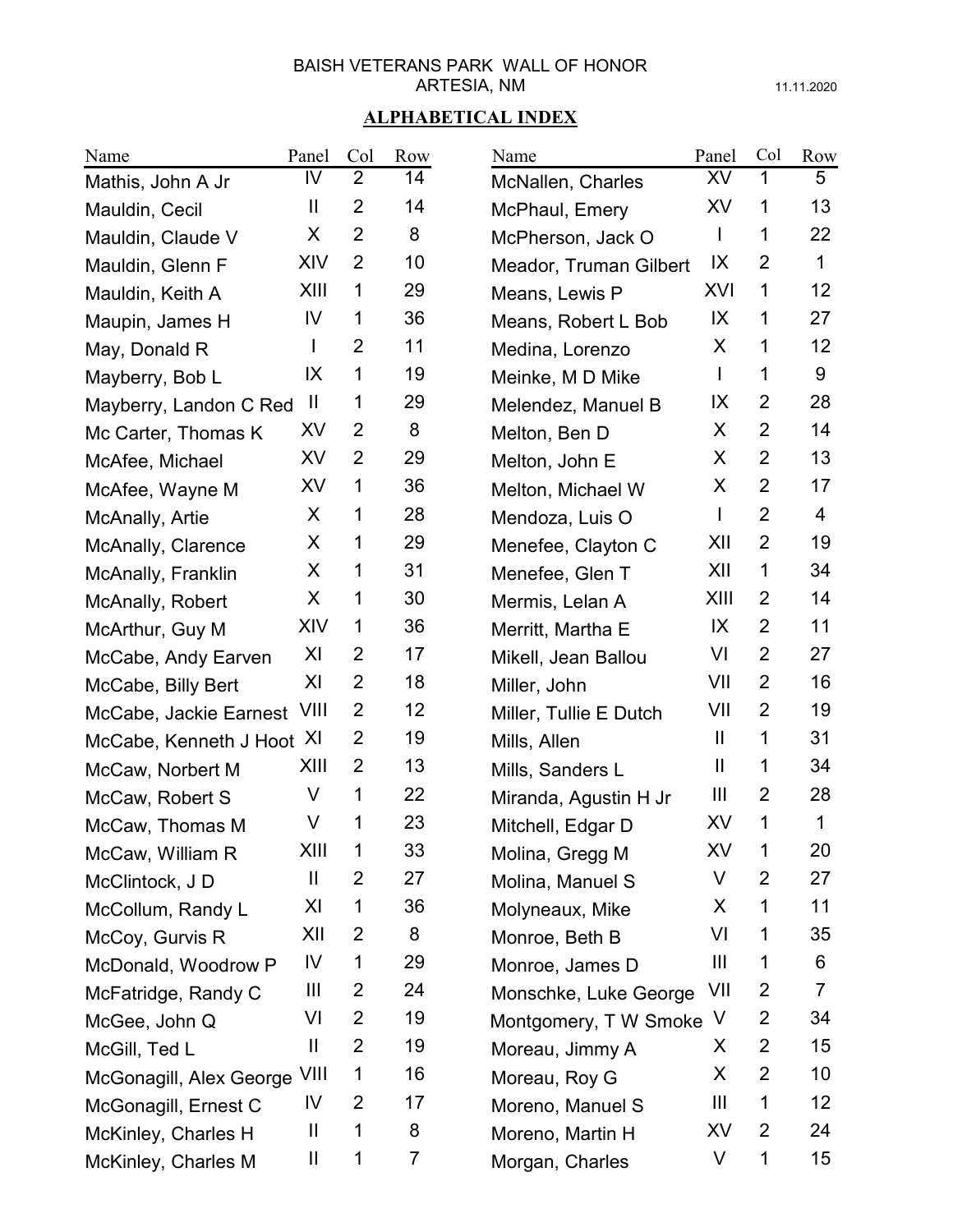11.11.2020

| Name                        | Panel          | Col            | Row            | Name                     | Panel          | Col            | Row            |
|-----------------------------|----------------|----------------|----------------|--------------------------|----------------|----------------|----------------|
| Morgan, Donald R            | IV             | $\overline{2}$ | 4              | Nowak, Carroll E         | XIV            | 1              | 8              |
| Morgan, Douglas K           | IV             | $\overline{2}$ | 3              | Nunez, Abel L            | VIII           | $\overline{2}$ | 24             |
| Morgan, Ernest C Jr         | IV             | $\overline{2}$ | $\overline{2}$ | Oglevie, M Clifford      | XIII           | 2              | $\overline{7}$ |
| Morgan, Frank S             | XII            | 1              | 32             | Olguin, Jimmy Joe M      | V              | $\overline{2}$ | $\overline{7}$ |
| Morgan, Harold M            | Ш              | $\overline{2}$ | 15             | Olguin, Leroy M          | VIII           | 1              | 13             |
| Morgan, James N             | $\mathbf{III}$ | 1              | 35             | Olguin, Robert C         | XV             | $\overline{2}$ | 18             |
| Morgan, Michael C           | V              | 1              | $\overline{7}$ | Oliver, John R           | XI             | 1              | 12             |
| Morgan, Val                 | Ш              | $\overline{2}$ | 31             | Olsson, W Othel          | XIII           | $\overline{2}$ | 9              |
| Morgan, William N           | XII            | 1              | 33             | Owens, B Raydean         | X.             | 1              | 5              |
| Morris, George W            | VI             | 1              | 27             | Pacheco, Narcisso        | XV             | 1              | 6              |
| Morris, Pearley Vernon      | IX             | 2              | $\overline{4}$ | Painter, Francis E       | IV             | 1              | 12             |
| Morse, Robert A Jr          | XI             | $\overline{2}$ | 34             | Palmer, Kaye             | $\mathbf{  }$  | 1              | 30             |
| Mulcock, J B Buster         | T              | 1              | 19             | Panzer, Sy               | XII            | 2              | 31             |
| Muncy, J B Bun              | VI             | 1              | 18             | Parham, Carol L          | XV             | 1              | 21             |
| Muniz, Frank                | L              | 1              | 28             | Parham, Charles E        | XV             | 1              | 22             |
| Murray, Yolanda Torres      | XIII           | 1              | 27             | Parham, Wendel E         | $\mathbf{III}$ | $\overline{2}$ | 22             |
| Murrill, James S            | XIV            | 2              | 32             | Parker, J B              | $\mathbf{I}$   | 1              | 34             |
| Murtaugh, Donald D Jr       | IX             | 1              | 34             | Parrish, D O Clayton     | VIII           | 1              | 23             |
| Navajo Refinery Employer IV |                | $\overline{2}$ | 34             | Parrish, F M Jiggs       | VI             | 1              | 10             |
| Navarrette, Antonio B       | XVI            | 1              | 34             | Parrish, Harold D        | X              | 1              | 27             |
| Navarrette, Cruz B          | <b>XV</b>      | $\overline{2}$ | 31             | Parrish, Jimmy M         | X.             | $\overline{2}$ | 11             |
| Naylor, Harold Dutch        | VIII           | $\overline{2}$ | 14             | Parrish, Thurman A       | VIII           | 1              | 31             |
| Naylor, Margaret D          | VIII           | 2              | 15             | Parrish, William L       | V              | 1              | 32             |
| Neel, Douglas P             | XV             | $\overline{2}$ | 21             | Parry, Hugh W            | IV             | 1              | 10             |
| Nell, Warren E              | XIII           | $\overline{2}$ | 1              | Patman, Justin S         | XIV            | 1              | $\overline{4}$ |
| Newberry, Bert              | XI             | 1              | 19             | Paton, Arthur M          |                | 1              | 16             |
| Newberry, Wayland           | XI             | 1              | 20             | Patterson, Edward E      | VII            | 2              | 17             |
| Newman, Horace J            | IX             | 1              | 12             | Patterson, Tracy D       | XIV            | 1              | 3              |
| Newman, Victor              | IV             | 2              | 28             | Paz, Deciderio S         | IX             | 2              | 26             |
| Newsom, Mattie C Bones VII  |                | 1              | 31             | Pearsall, MVB            |                | 1              | $\overline{2}$ |
| Newton, Jerry D             | XV             | 1              | 30             | Pearson, Raymond Oscar V |                | 1              | 17             |
| Newton, Kenneth L           | VI             | 1              | 5              | Pemberton, John C        |                | 1              | 14             |
| Nichols, Owen W             | VIII           | 1              | 36             | Pemberton, Joseph H      | VII            | 2              | 33             |
| Nicholson, Chester L        | IV             | 1              | 35             | Pemberton, Sam L         | VIII           | 2              | 20             |
| Northcutt, William          | XIII           | 2              | 24             | Pennington, Leon E       | L              | 2              | 12             |
| Northrip, Quincy D          | V              | 1              | 30             | Perez, Fernando L        | IV             | $\overline{2}$ | 12             |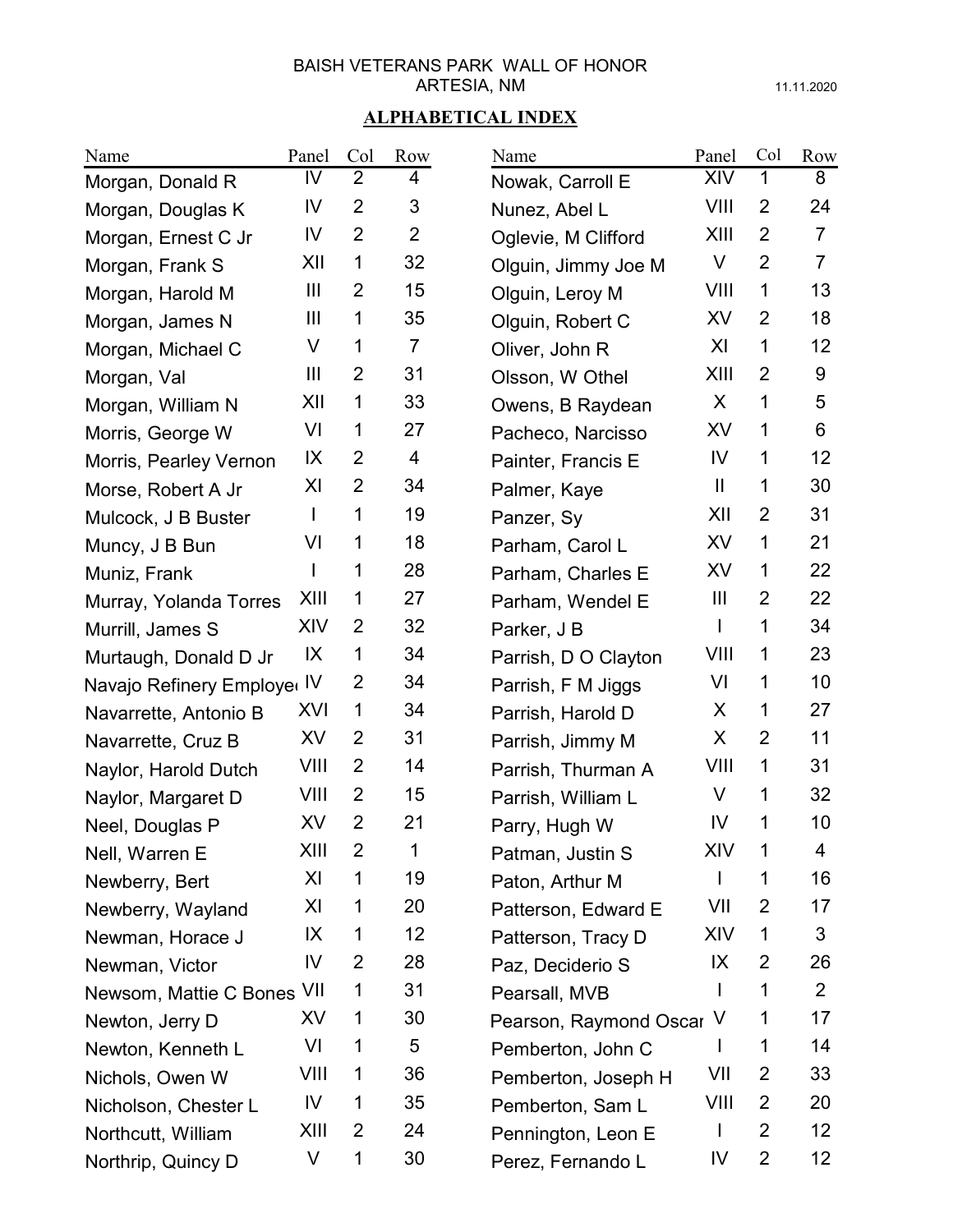11.11.2020

| Name                   | Panel          | Col            | Row            | Name                   | Panel          | Col            | Row             |
|------------------------|----------------|----------------|----------------|------------------------|----------------|----------------|-----------------|
| Perez, Julio Jr        | V              | $\overline{2}$ | 26             | Reiter, Louis John Jr  | VI             | 1              | 4               |
| Perez, Mike Jr         | XI             | $\overline{2}$ | 14             | Reno, Arlee            | VI             | $\overline{2}$ | 17              |
| Perkins, Clifton N     | XII            | 2              | 20             | Reyes, Joe Sr          | X              | $\overline{2}$ | 6               |
| Perry, Elmer M Judge   | $\mathbf{III}$ | 1              | 30             | Reyes, Johnny          | X              | $\overline{2}$ | $\overline{7}$  |
| Pettit, Gene L         | IV             | 2              | 9              | Reyes, Roy             | X.             | $\overline{2}$ | 5               |
| Pettus, Scott          | XVI            | 1              | 26             | Reza, Esteban S        | XV             | 1              | 31              |
| Phillips, Wallace R    | V              | 1              | 6              | Ricci, Ruben E         | V              | 2              | 15              |
| Piper, Albert L        | VI             | $\overline{2}$ | 32             | Richards, James Albert | V              | 1              | 27              |
| Pittman, Charles G     | XIII           | 2              | 10             | Richardson, E Scott    | XIV            | $\overline{2}$ | 26              |
| Pittman, Rudolph A     | IX             | 1              | 11             | Richardson, Roy A      | XIII           | $\overline{2}$ | 22              |
| Plummer, Bob           | VI             | 1              | 15             | Riley, Ely Ray         | IX             | 2              | 19              |
| Poindexter, D W        | XIII           | 1              | 28             | Riley, James F         | IX             | $\overline{2}$ | 20              |
| Pollock, George        | X              | 2              | 28             | Riley, William R       | IX             | 2              | 21              |
| Pollock, Jimmie N      | X              | $\overline{2}$ | 29             | Ring, Raymond L        | XI             | $\overline{2}$ | 36              |
| Ponce de Leon, Ignacio | IX             | 2              | $\overline{7}$ | Rivera, Leo A          | XII            | 2              | 1               |
| Porter, Garland Lee Jr | XI             | $\overline{2}$ | 8              | Roach, Gerald F        | XV             | 1              | 27              |
| Pounds, Doyle Z        | L              | 1              | 35             | Roark, John H          | X              | 1              | $\overline{7}$  |
| Prentiss, Jake J E     | XI             | 1              | 13             | Roberson, Frank Lee    | $\mathbf{III}$ | $\overline{2}$ | 32              |
| Price, Robert F Bob    | IX             | $\overline{2}$ | $\overline{2}$ | Robinson, Dean         | X              | 1              | 8               |
| Prince, Peggy Brainard | $\mathbf{  }$  | $\overline{2}$ | 35             | Robison, James R       | V              | 1              | 34              |
| Privetts, Jerry D      | VI             | 2              | 5              | Robison, John R        | V              | 1              | 35              |
| Puckett, Owen E        | VII            | 1              | 15             | Rodriguez, Basilio     | XII            | $\overline{2}$ | 12 <sup>2</sup> |
| Raglin, Harry L Sr     | VIII           | 2              | 17             | Rodriguez, Ignacio M   | VIII           | 1              | 5               |
| Raglin, Harry L Jr     | VIII           | $\overline{2}$ | 18             | Rodriguez, Jose        | V              | $\overline{2}$ | 20              |
| Raglin, Tommy L        | XIII           | 2              | 23             | Rodriguez, Luis        | VI             | 1              | 13              |
| Rainwater, Donald L    | VII            | 1              | 4              | Rodriguez, Ramon C IV  | <b>XVI</b>     | 1              | 25              |
| Ramirez, Samuel M      | IX             | 1              | 28             | Rogers, A Quentin      | XI             | 2              | 16              |
| Ramos, David H         | XI             | 2              | 22             | Rogers, Jack C         | XIV            | 1              | 31              |
| Ramsey, Earl D         | VI             | 1              | 23             | Rogers, Olive T        | XVI            | 1              | 29              |
| Ransbarger, Craig R    | XIV            | 1              | 17             | Rogers, Ralph W        |                | 1              | 24              |
| Ratliff, Max G         | I              | 2              | 17             | Romine, David H        | Ш              | 2              | 8               |
| Ratliff, Max H         |                | 2              | 16             | Rountree, Wiley C      | XIV            | 1              | $\mathbf{2}$    |
| Ray, Charles R Bob     | VI             | 1              | 12             | Rowland, Jack H        | Ш              | 1              | 27              |
| Ray, Riley E           | VII            | 1              | 16             | Ruiz, Daniel           | XV             | 1              | 9               |
| Raymos, Harry D        | XIII           | 1              | 10             | Ruiz, Rafael           | XV             | 1              | 10              |
| Reed, Amy V            | XIV            | 1              | 28             | Rummel, Lyman B        | VII            | 1              | 18              |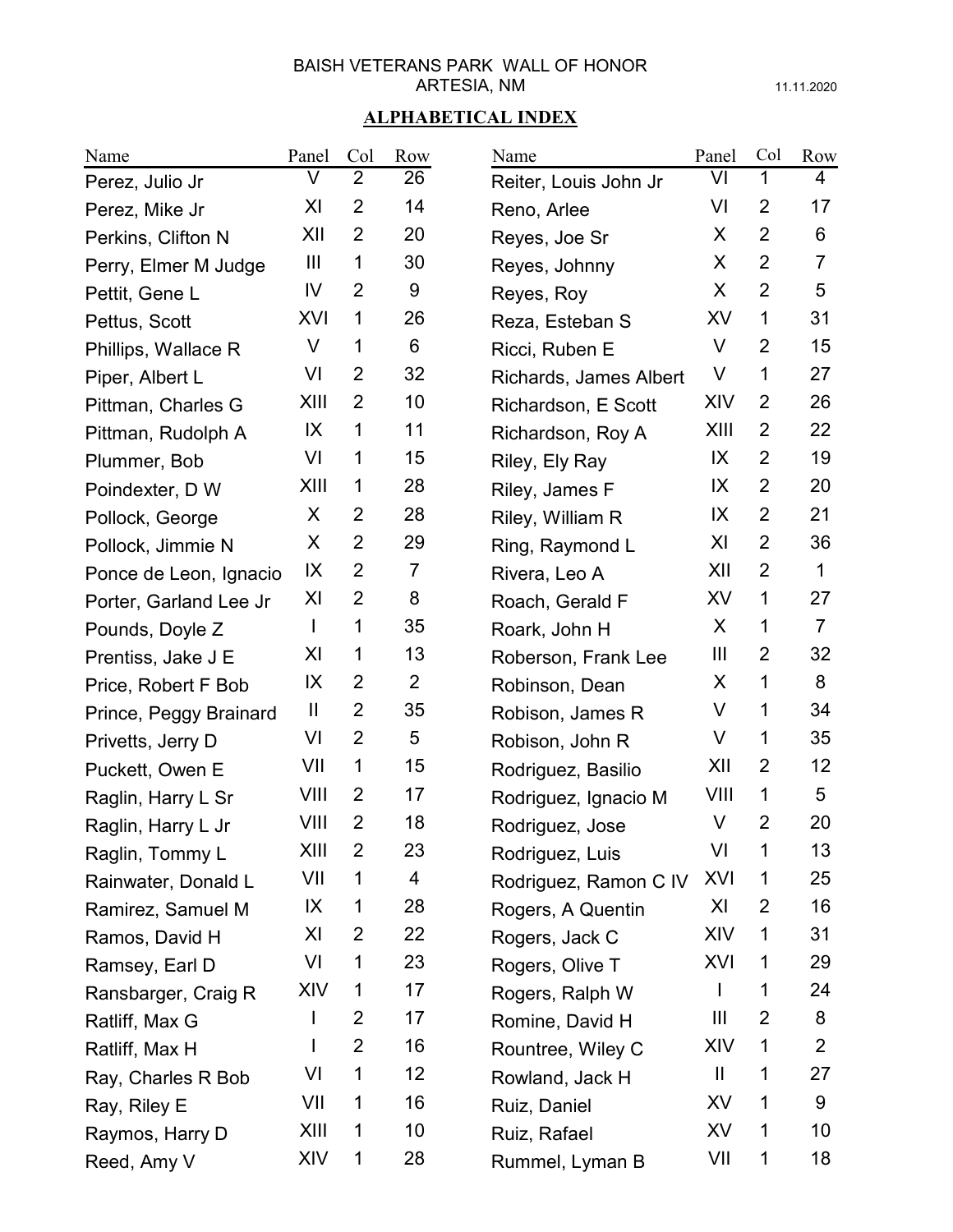11.11.2020

| Name                  | Panel          | Col            | Row            | Name                  | Panel                  | Col            | Row            |
|-----------------------|----------------|----------------|----------------|-----------------------|------------------------|----------------|----------------|
| Runyan, Dave Edmond   | V              | $\overline{2}$ | 24             | Sierks, Ray           | X                      | 1              | 34             |
| Runyan, John Francis  | VIII           | $\overline{2}$ | 13             | Simmons, Gary D       | IV                     | 1              | 24             |
| Runyan, Robert L      | X              | $\overline{2}$ | 34             | Simmons, Jeff W       | IV                     | 1              | 25             |
| Russell, Billy J      | XI             | $\overline{2}$ | 28             | Simmons, Jerry W      | XII                    | 1              | 26             |
| Russell, Glen W       | VIII           | 1              | 18             | Simmons, Louis E Jr   | IV                     | 1              | 26             |
| Rutherford, Dale R    | XIII           | 2              | 6              | Simmons, Osburn O     | XI                     | $\overline{2}$ | 10             |
| Saiz, Frank E         | XV             | 1              | 16             | Simons, Craig M       | $\mathbf{H}$           | $\overline{2}$ | $\overline{7}$ |
| Saiz, Juan E          | XI             | 1              | 21             | Simons, David T       | $\mathbf{\mathsf{II}}$ | $\overline{2}$ | $\overline{2}$ |
| Salazar, Ysidro       | XI             | 1              | 16             | Simons, Donald S      | Ш                      | $\overline{2}$ | 3              |
| Samora, Pedro G       | XV             | $\overline{2}$ | 32             | Simons, G Mark        | $\mathbf{\mathsf{II}}$ | $\overline{2}$ | 8              |
| Sanders, Marvin Lloyd | VIII           | $\overline{2}$ | 6              | Simons, J Kenneth     | Ш                      | $\overline{2}$ | 5              |
| Schleiser, William J  | XI             | $\overline{2}$ | 9              | Simons, John Jr       | $\mathbf{\mathsf{II}}$ | $\overline{2}$ | 4              |
| Schneider, Earl       | $\mathbf{III}$ | 1              | $\overline{7}$ | Simons, John T        | Ш                      | $\overline{2}$ | 1              |
| Schneider, Michael    | XV             | 2              | 5              | Simons, Mike          | Ш                      | $\overline{2}$ | 6              |
| Schoonmaker, Milo     | IV             | $\overline{2}$ | 19             | Sipes, Clifford J     | VI                     | 1              | 14             |
| Schultz, Albert F     | VIII           | 2              | 4              | Skinner, Betty K      | V                      | 1              | 4              |
| Schultz, Juanita S    | VIII           | 2              | 5              | Skinner, Tommie W     | XV                     | 1              | $\overline{2}$ |
| Schwiger, Jamey L     | X              | $\overline{2}$ | 16             | Skinner, Tommy L      | XV                     | 1              | 3              |
| Scoggin, Henry Eugene | $\mathbf{III}$ | $\overline{2}$ | 16             | Smedley, Jackie L     | $\mathbf{III}$         | $\overline{2}$ | 20             |
| Scott, Charlie W      | XVI            | $\overline{2}$ | 1              | Smedley, William J    | $\mathbf{III}$         | $\overline{2}$ | 21             |
| Scott, Leonard W      | I              | 1              | 25             | Smith, Byron J        | VI                     | $\overline{2}$ | 6              |
| Scott, R Travis       | XIII           | 1              | 24             | Smith, Donald C       | XII                    | $\overline{2}$ | 34             |
| Scott, Rodney         | XVI            | 2              | $\overline{2}$ | Smith, Etheridge      | IX                     | 1              | 5              |
| Scott, William A      | XVI            | 1              | 14             | Smith, Glen           | XIV                    | 1              | 32             |
| Seals, Albert Loyd    | IV             | 1              | 13             | Smith, Irvin L        | XIII                   | 2              | 31             |
| Sellers, Earnest H    | IX             | 1              | 4              | Smith, Lindell        | XV                     | 2              | 14             |
| Settlemire, G Randal  | IX             | 1              | 17             | Smith, Raymond R Jr   | X                      | 1              | 18             |
| Settlemire, George H  | VIII           | 1              | 19             | Smith, Robert E 8th   | IX                     | 2              | 8              |
| Shaw, Albert D        | VII            | 2              | 11             | Smith, Shirley G      | XII                    | 2              | 35             |
| Shaw, Billy R         | XII            | 2              | 16             | Sneathen, John E Jack | VIII                   | 2              | 31             |
| Shetterly, Brandi     | IV             | 2              | 20             | Sneed, Joshua W       | XI                     | 1              | 18             |
| Shields, Wade Dub     | V              | 1              | 24             | Sneed, Virgil R       | XVI                    | 1              | 4              |
| Shipley, Billy Ray    | XIV            | 2              | 36             | Solt, Joseph J        | VI                     | 2              | 30             |
| Shipley, Richard M    | VI             | 1              | 19             | Sosa, Manuel V        | VII                    | 1              | 35             |
| Short, Homa R         | V              | 2              | 16             | Sosa, Marcelino Jr    | IX                     | 2              | 34             |
| Shoup, George M       | XIII           | $\overline{2}$ | 5              | Sosa, Marcelino       | VII                    | 1              | 19             |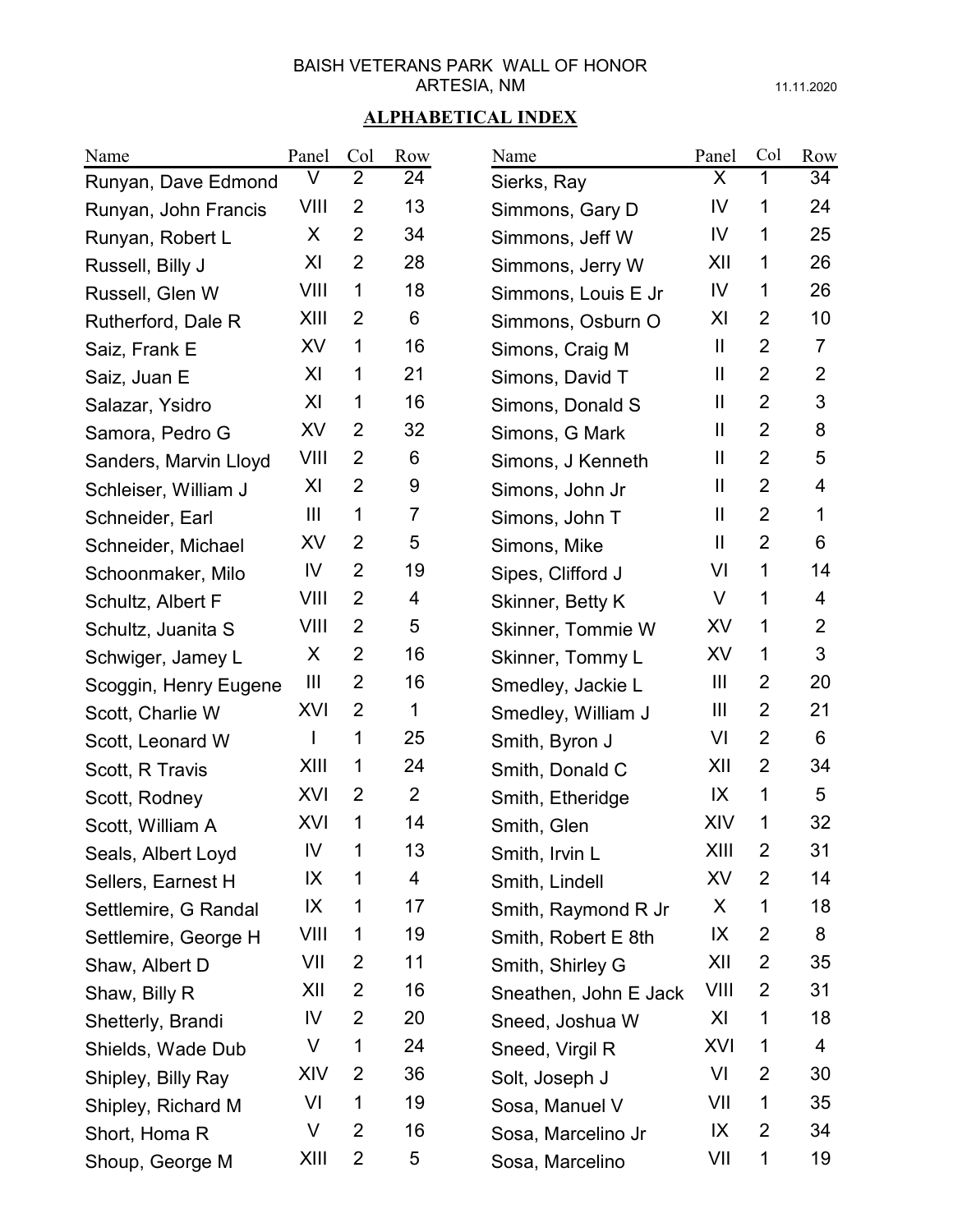11.11.2020

| Name                       | Panel          | Col            | Row            | Name                   | Panel        | Col            | Row            |
|----------------------------|----------------|----------------|----------------|------------------------|--------------|----------------|----------------|
| Sosa, Marcelino B          | IX             | $\overline{2}$ | 33             | Tabor, Michael W       | XII          | 1              | 10             |
| Sowders, Bunyan V          | VIII           | 1              | 1              | Taylor, Clovis D       | XI           | 1              | 8              |
| Speir, Donald R            | $\mathbf{III}$ | 1              | 25             | Taylor, Floyd A        | XIII         | 2              | 17             |
| Speir, John P              | $\mathbf{III}$ | 1              | 24             | Taylor, Frank A        | V            | $\overline{2}$ | 3              |
| Speir, Ottie H Sr          | $\mathbf{III}$ | 2              | 11             | Taylor, Joe G          | V            | $\overline{2}$ | 2              |
| Speir, Ottie H Jr          | $\mathbf{III}$ | $\overline{2}$ | 12             | Taylor, John R         | XII          | 1              | $\overline{7}$ |
| Spence, James Solon Sr VII |                | 2              | 26             | Taylor, Kathryn L      | V            | $\overline{2}$ | 4              |
| Spence, James Solon Jr     | - VII          | $\overline{2}$ | 27             | Taylor, Owen C Jr MD   | XII          | $\overline{2}$ | 5              |
| Spence, James Solon III    | VII            | $\overline{2}$ | 28             | Taylor, Victor R       | IV           | $\overline{2}$ | 31             |
| Spencer, Billy B           | VIII           | 1              | 24             | Teel, Barry R          | VIII         | 1              | 14             |
| Spencer, John Burch        | VII            | $\overline{2}$ | 35             | Teel, Curtis R         | XIII         | 1              | 8              |
| Stafford, Gladys Thomps X  |                | 1              | 14             | Tennant, Mike          | XII          | 1              | 16             |
| Standard, Clifford         | XIV            | $\overline{2}$ | 21             | Terpening, Andrew L    | L            | 2              | 34             |
| Standard, Rex              | XIV            | 2              | 22             | Terpening, Howard Lyle | $\mathsf{I}$ | $\overline{2}$ | 33             |
| Standard, Virgil           | $\mathbf{III}$ | $\overline{2}$ | 2              | Terpening, John H Jr   | L            | 2              | 32             |
| Starkey, Freddie J         | XIV            | $\overline{2}$ | 16             | Terpening, John Henry  |              | $\overline{2}$ | 31             |
| Starkey, Rayford           | XV             | 1              | 12             | Terpening, Ralph L     |              | $\overline{2}$ | 30             |
| Steed, Joe R               | I              | $\overline{2}$ | 15             | Terpening, Robert B    |              | $\overline{2}$ | 35             |
| Steed, Sam Cohen           | VII            | $\overline{2}$ | 14             | Terry, Abbie Durand    |              | 1              | 6              |
| Stephenson, David S        | VII            | 1              | 36             | Terry, Sanders A       | Ш            | 1              | 15             |
| Stevenson, Clifford D      | XI             | 2              | 20             | Terry, Wesley H        | XI           | $\overline{2}$ | 30             |
| Stevenson, Robert L        | L              | $\overline{2}$ | 13             | Thomas, Frank Gray     | VII          | 1              | 29             |
| Stewart, Jimmy             | XVI            | 1              | 1              | Thomas, Robert B       | VII          | 1              | 30             |
| Stone, Glenn E             | $\mathbf{III}$ | 1              | 14             | Thompson, G N Pete     | IX           | 1              | 6              |
| Stowe, Fred W              | IX             | 1              | 26             | Thompson, Jerry E      | XV           | 1              | 10             |
| Strawn, Vyron Buddie       | VI             | 2              | 18             | Thompson, Jerry E      | XV           | 2              | 16             |
| Stromberg, TC              | IX             | 1              | 23             | Thompson, O Elmer      | XV           | 1              | 18             |
| Stroup, H Austin MD        | VII            | 2              | 25             | Thompson, Robert W     | Ш            | 2              | 3              |
| Stuart, Leonard            | XIV            | 2              | 18             | Thompson, Wm C Jr      | XII          | 1              | 28             |
| Summers, Donald L          | Ш              | 1              | 1              | Thurman, Kenneth L     | IV           | 1              | 11             |
| Summers, Ronald W          | Ш              | 1              | $\overline{2}$ | Tice, Alton            | VI           | 1              | 28             |
| Swafford, Billy J          | XII            | 2              | $\overline{2}$ | Tice, C Ray            | VI           | 1              | 29             |
| Swafford, Henry            | $\mathsf{I}$   | 1              | 26             | Tice, Francis W        | VI           | 1              | 30             |
| Swafford, Joe D            | VIII           | 2              | $\overline{2}$ | Tice, Thomas B         | VI           | 1              | 31             |
| Swift, RT                  | VIII           | 2              | 36             | Tidwell, Clyde J       | Ш            | 1              | 23             |
| Syferd, James G            | VII            | 1              | 20             | Tidwell, Merrell E     | VIII         | $\overline{2}$ | 32             |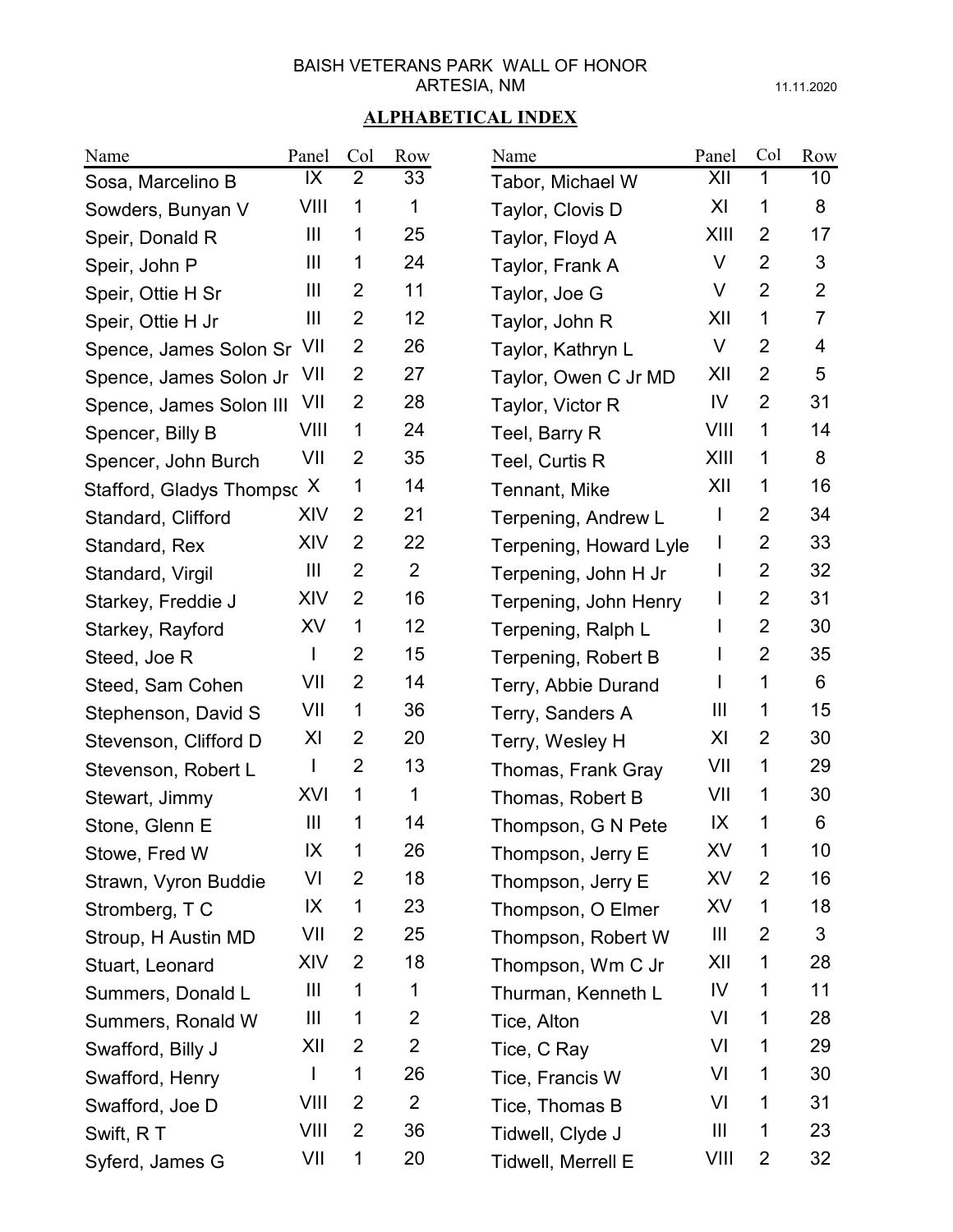11.11.2020

| Name                          | Panel         | Col            | Row | Name                   | Panel          | Col            | Row            |
|-------------------------------|---------------|----------------|-----|------------------------|----------------|----------------|----------------|
| Tillery, Trelland J           | V             | $\overline{2}$ | 5   | Warren, Roderick E     | V              | 1              | 18             |
| Tittle, James A Bud           |               | 1              | 36  | Waters, M A Doc        | IX             | 1              | 36             |
| Tolle Jr, Ray W               | <b>XV</b>     | 2              | 4   | Watson, Pleasant Carl  | $\mathbf{H}$   | $\overline{2}$ | 9              |
| Torres, Candelario M          | X             | $\mathbf 1$    | 26  | Waugh, Robert A        | XV             | $\overline{2}$ | 33             |
| Torres, Joe R                 | XIII          | 1              | 23  | Weaver, Donald L       | VIII           | $\overline{2}$ | 8              |
| Torrez, Leroy                 | XVI           | 1              | 31  | Welch, Archie Red      | XII            | 1              | 15             |
| Townsend, Bill G              | XV            | 1              | 23  | Welch, Archie V        | XII            | 1              | 14             |
| Trevino, Robert R Jr          | IV            | $\overline{2}$ | 26  | Wells, Billy W         | VI             | 1              | 20             |
| Trimble, Joe W                | $\mathbf{  }$ | $\overline{2}$ | 15  | Wesson, H Lewis III    | XIII           | 1              | 19             |
| Truett, Jesse L               | IV            | $\mathbf 1$    | 23  | Wesson, Harry L Jr     | XIII           | 1              | 18             |
| Trujillo, Orlando S           | Ш             | $\overline{2}$ | 36  | Wesson, Jaime          | XIII           | 1              | 20             |
| Tucker, Delva D               | XIII          | $\overline{2}$ | 11  | West, Gail A           | V              | 1              | 11             |
| Urias, Bernabe                | XII           | 1              | 24  | West, Gary L           | $\mathbf{III}$ | 1              | 36             |
| Urias, Manuel A               | XII           | 1              | 25  | Whisenhunt, Claude A   | XIII           | 2              | 32             |
| Van Asperen, Larry            | IX            | 2              | 15  | White, Bettye Brainard | V              | 1              | 29             |
| Vandiver, Thomas E            | VIII          | 1              | 27  | White, W C Casey       | XV             | $\overline{2}$ | 35             |
| Varner, Bert C                | XIII          | 1              | 14  | White, William C       | Ш              | $\overline{2}$ | 10             |
| Vasquez, Antonio Flores       | XIII          | $\mathbf 1$    | 3   | Whitson, Howard        | $\vee$         | 1              | 31             |
| Vasquez, Hector F             | XIII          | 1              | 4   | Wickersham, A Lowe     | XII            | $\overline{2}$ | 28             |
| Venegas, Manuel               | XII           | 1              | 23  | Widmayer, Hayne        | IV             | $\overline{2}$ | $\mathbf{1}$   |
| Verhines, Jack G              | VII           | 1              | 8   | Wilburn, Jim L         | XIII           | $\overline{2}$ | 20             |
| Vest, Patrick D               | VIII          | 2              | 16  | Willard, Laurence V Jr | VII            | 1              | 34             |
| Villa, Frank G                | Ш             | 1              | 14  | Williams, Boyd Jr      | IV             | 1              | 32             |
| <b>Villarreal, Morris</b>     | VI            | $\overline{2}$ | 31  | Williams, Charlie C    | XV             | $\overline{2}$ | 13             |
| Vuksich, Gregory D            | Ш             | 2              | 6   | Williams, Evans T      | V              | 1              | 3              |
| Wade, Austin B                | XIV           | 1              | 23  | Williams, Harold PeNut | VI             | 2              | 34             |
| Wade, Timothy P               | XV            | 1              | 29  | Williams, Jody L       | XV             | 1              | 32             |
| Wall, Henry L                 | IX            | 1              | 10  | Williams, Michael B    | XII            | 1              | $\overline{2}$ |
| Wallace, C D Buster           | V             | 1              | 5   | Williams, Perry D      | IX             | $\overline{2}$ | 31             |
| Waller, John E                | XIII          | 2              | 8   | Williams, Raymond L    | XII            | 1              | 13             |
| Waller, Richard R             | VI            | $\overline{2}$ | 1   | Williams, Theo         | X              | 1              | 20             |
| <b>Walters, Herbert Odeal</b> | VII           | 2              | 34  | Williamson, Leamon H   | VI             | 2              | 3              |
| Ward, E H                     | VII           | 1              | 3   | Wilson, Arthur         | VII            | 2              | 23             |
| Ware, Eufelia Solis           | XI            | 2              | 4   | Wilson, Darin L        | XIII           | 2              | 35             |
| Warnica, Ralph B              | Ш             | 1              | 35  | Wilson, Frankie C      | Ш              | $\overline{2}$ | 10             |
| Warren, Melvin G              | Ш             | $\mathbf 1$    | 26  | Wilson, Gerald         | Ш              | $\overline{2}$ | 29             |